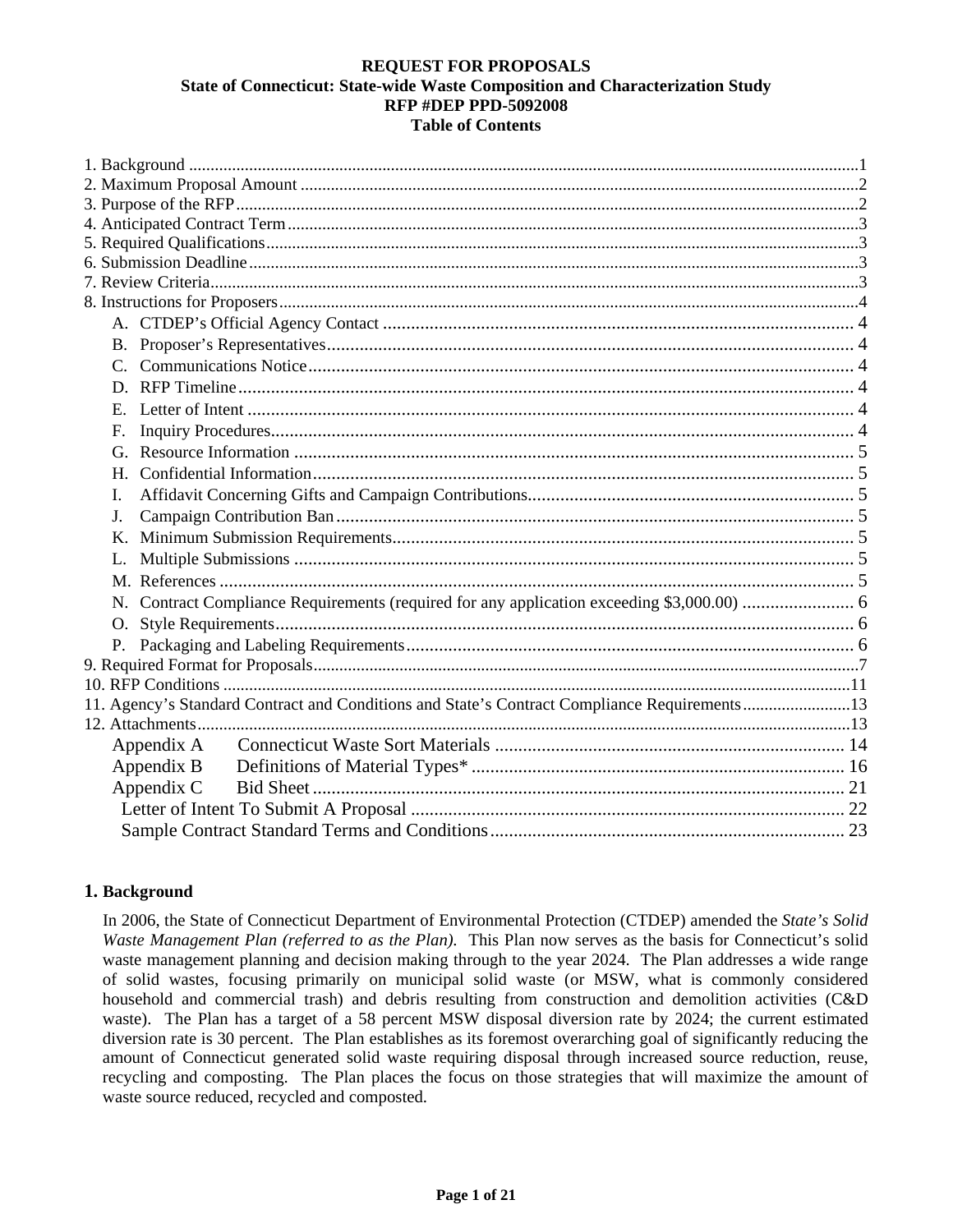<span id="page-1-0"></span>Currently, the MSW that is generated in Connecticut is estimated at 3.8 million tons per year. In managing this waste, approximately 30 percent is recycled, 57 percent is burned at six regional resources recovery facilities (RRFs), 9 percent is disposed out-of-state, and 4 percent disposed at in-state landfills.

The Department needs more data and information to determine how to achieve the 58 percent target rate and has identified certain steps to be undertaken to achieve this goal. The State of Connecticut (the State) has not previously conducted any statewide municipal solid waste characterization study. The *State Solid Waste Management Plan* includes Strategy 6-7 that states that the CTDEP will conduct a solid waste characterization study for the purpose of better targeting waste disposal diversion efforts and estimating associated costs for managing the waste stream. In addition, the CTDEP's Hearing Officer's Report (dated November 2006) leading up to the Plan's adoption, indicated that this study would be given a high priority/short-term implementation status for the Department. Further, the Hearing Officer's Report stated that the Department would continue to monitor the State's disposal diversion rates and conduct a comprehensive analysis of the disposal diversion rate at the mid-point of this planning period, by the year 2016, for the purpose of determining the success to date and future expectations in achieving the desired results as set-forth in the Plan.

*Sources of information:* For this RFP, the applicant is referred to the *State Solid Waste Management Plan, amended December 2006.* Respondents to this RFP are expected to use this document to obtain an understanding of the State's current solid waste management policies, programs and infrastructure. This Plan can be accessed at: [www.ct.gov/dep/swmp](http://www.ct.gov/dep/swmp). The applicant is made aware that while the CTDEP was developing the Plan, we looked to "proxies" to assist in our understanding and estimating of the MSW disposal stream composition in Connecticut. The proxies used for Connecticut's residential MSW was the composition of New York City's residential MSW and for the commercial MSW, the composition of Pennsylvania's commercial MSW was used. Further, the applicant is encouraged to draw upon other appropriate sources for information that is related to this study (i.e., permitted facilities; US Census Bureau statistics, other).

The purpose of this RFP document is to provide interested parties with information to enable them to prepare and submit a proposal for a state-wide MSW composition and characterization study (the Study) that is representative of Connecticut's generated Residential and Institutional/Commercial/Industrial (I/C/I) MSW that is disposed of at both in-state and out-of-state solid waste management facilities. This proposed Study focuses on the disposed waste stream and not on materials that have been diverted through recycling, composting, or source reduction. Approximately 70 materials, aggregated into eight categories, will be analyzed for the study. The listing of categories and the number of materials identified can be the subject of contract negotiations; the CTDEP is receptive to alternative proposals put forth by applicants that may amend/collapse the number of materials to be sorted but yet still provides the State with a good understanding of the waste disposal stream. Data must be collected in a manner that is statistically representative of the waste stream being characterized. It is expected that the study will present the results by calculating the mean, present 90% confidence intervals, and standard deviations for individual material categories.

The State, as represented by the CTDEP, intends to use the results of this solicitation to award a contract for the purpose of conducting a state-wide composition and waste characterization study.

### **2. Maximum Proposal Amount**

### **Proposals in excess of \$200,000.00 shall not be considered**.

### **3. Purpose of the RFP**

The purpose of the RFP is to secure the services of an experienced Contractor capable of conducting MSW sorts at in-state permitted solid waste facilities and preparing a statewide MSW disposal composition and characterization report. This study will establish a baseline for measuring future success in reaching the State's goal of 58 percent MSW disposal diversion, as well as providing guidance in developing an approach that could be considered in reaching the State's diversion goal. The following objectives for this study include:

1. Gather waste composition data using a methodology that is statistically representative of the State's generated MSW being disposed of at both in-state and out-of-state permitted solid waste management facilities (both public and private facilities).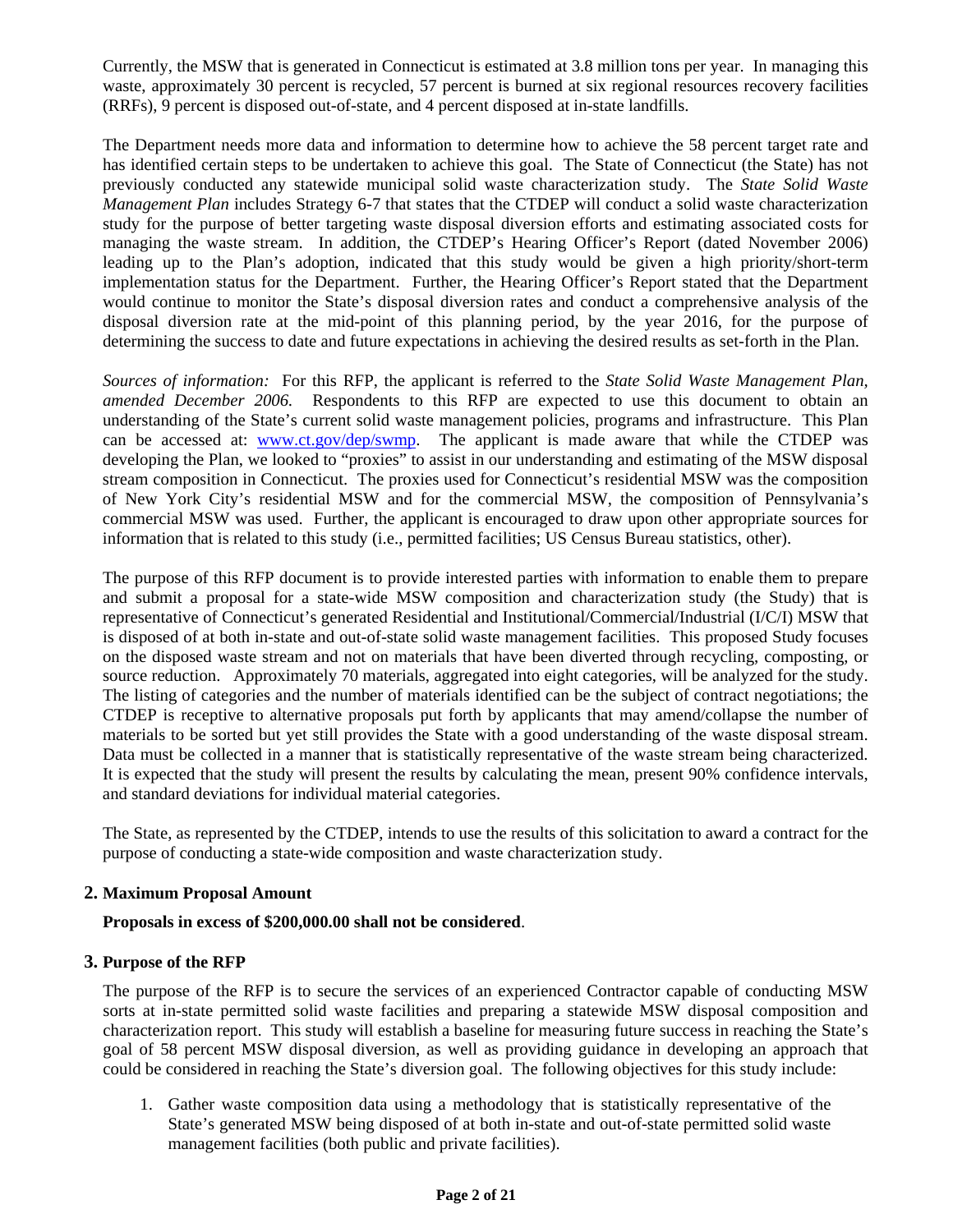- <span id="page-2-0"></span>2. Develop a state-wide waste characterization and quantification by weight for each measured material type of the MSW received for disposal at solid waste management facilities (Resources Recovery Facilities, Transfer Stations, Landfills, other types of facilities).
- 3. Determine demographic variability and differentiate waste composition from the Residential and Institutional/Commercial/Industrial (I/C/I) sectors for the purpose of differentiating MSW disposal composition from each of these sectors.
- 4. Determine the types and quantities of potentially recoverable recyclable and compostable materials found in the disposed MSW stream.
- 5. Gather data on the Connecticut MSW disposal stream that can be used to improve existing solid waste programs and plan for the types of facilities that may be needed to manage targeted portions of the MSW stream.
- 6. Design of the study so that it can be replicated at a future date.
- 7. Provide a web-based educational component. Examples include: study summary including pictures of the sorting that was conducted, an overview of the project and major findings; preparing a web-based guidance document that provides information for municipalities on how to conduct their own waste characterization study.

### **4. Anticipated Contract Term**

• 18 months duration

### **5. Required Qualifications**

The Contractor's personnel assigned to this project shall be qualified through experience and education in conducting solid waste sorts and analyzing solid waste sort data and preparing statewide waste characterization data and final reports.

### **6. Submission Deadline**

Letter of Intent to Apply to be received by 4:00 p.m. on 05/22/08.

All applications must be received at DEP's Hartford Offices (79 Elm Street, Hartford, CT) and date stamped by 4:00 p.m. on 06/19/08.

## **7. Review Criteria**

The following is the criteria that will be used in evaluating this RFP:

- 1. Individual or Organizational Capacity
	- a. Ability to meet Submittal Requirements, Terms and Conditions of this RFP
	- b. Qualifications/expertise Ability to provide services
	- c. References/past performance
	- d. Health and Safety (firm's Corporate Health and Safety Plan and past performance).
	- e. Business Information
- 2. Outline of Work
	- a. Proposed Preliminary Study Design
	- b. Quality Assurance
- 3. Personnel Resources
	- a. Qualifications of project manager
	- b. Key personnel
	- c. Contract Compliance Requirements
- 4. Cost
	- a. Bid factors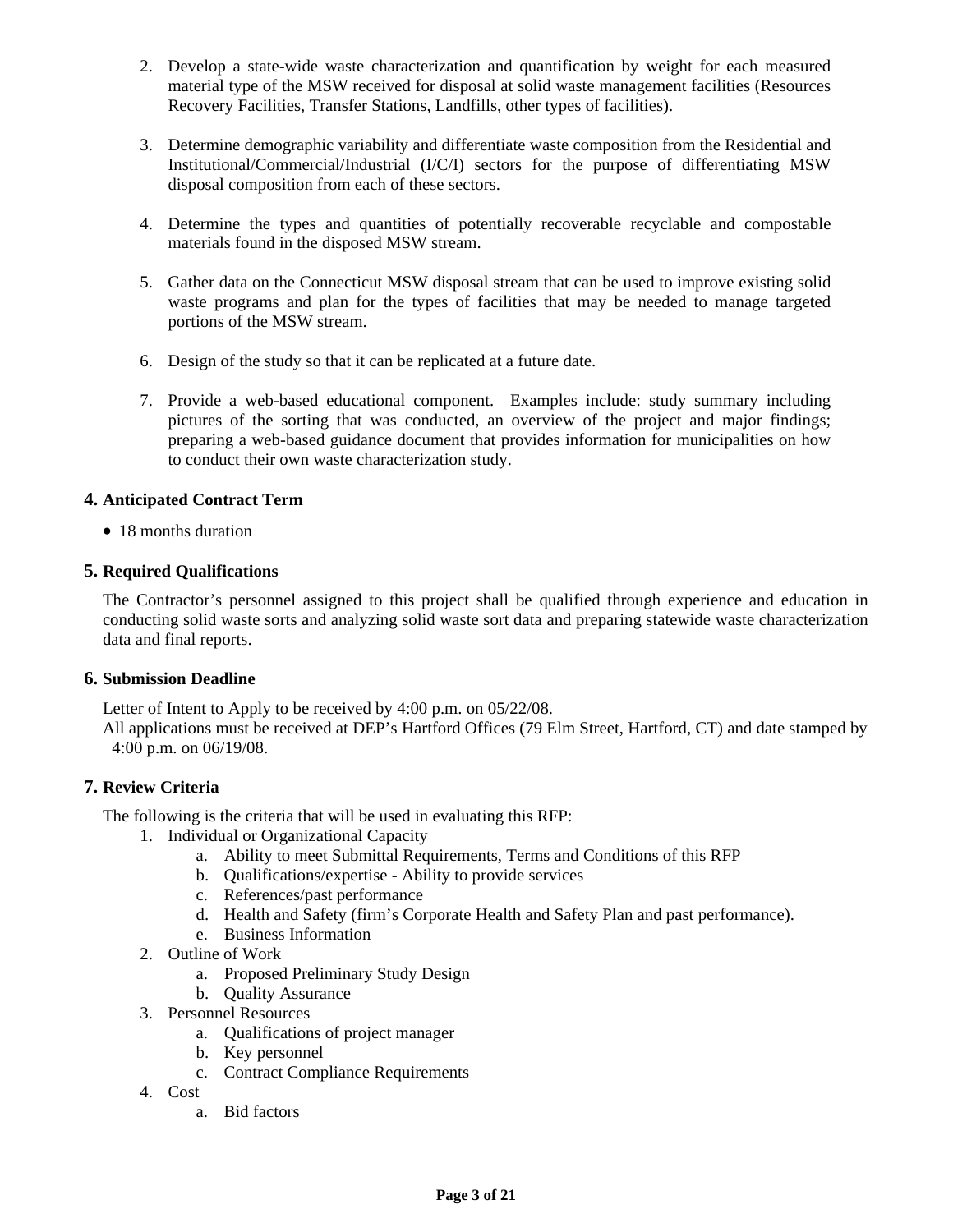### <span id="page-3-0"></span>**8. Instructions for Proposers**

### **A. CTDEP's Official Agency Contact**

All applications/materials must be submitted to and communications shall be with:

Tatiana Abreu CTDEP – Planning & Program Development 79 Elm Street, 3rd Floor Hartford, CT 06106-5127 Phone: (860) 418-5919 Fax: (860) 424-4153 e-mail: [tatiana.abreu@ct.gov](mailto:tatiana.abreu@ct.gov)

### **B. Proposer's Representatives**

Provide the "legal" name (if a Connecticut firm, name must be exactly as registered with the Secretary of State as listed on Concord, located at: [http://www.concord.sots.ct.gov/CONCORD/index.jsp\)](http://www.concord.sots.ct.gov/CONCORD/index.jsp), title (if applicable), address, telephone and FAX numbers, e-mail address(s), and normal hours when you can be reached. Social Security or FEIN will be required when the contract is drafted.

### **C. Communications Notice**

All communications with the agency or any person representing this agency concerning this RFP are strictly prohibited, except as permitted by this RFP. Any violation of this prohibition by Proposers or their representatives may result in disqualification or other sanctions, or both.

### **D. RFP Timeline**

The following timeline, up to and including the deadline for submitting proposals, shall be changed only by an amendment to this RFP. Dates after the submission deadline are target dates only.

| 05/09/08             | <b>RFP Released</b>                                                    |
|----------------------|------------------------------------------------------------------------|
| 05/22/08             | Letter of Intent Due* (requested) - Deadline for Questions             |
| 06/05/08             | <b>Answers Released</b>                                                |
| $06/19/08$ 4:00 p.m. | Deadline for Submitting Proposals (received and stamped in by 4:00 pm) |
| 07/03/08             | Contractor Selection – Notification to Applicants Mailed; Start of     |
|                      | <b>Contract Negotiations</b>                                           |
| 08/15/08             | <b>Contract Language Finalized for Signature Process</b>               |

### **E. Letter of Intent**

CTDEP requests that any Proposer intending to respond to this RFP complete and submit a Letter of Intent (form attached) to the Official Agency Contact by US mail or facsimile not later than (5/22/08). As an original signature is required, a letter of intent sent by e-mail will not be accepted. The letter of intent is non-binding, in that the Proposer is not required to submit an application.

### **F. Inquiry Procedures**

Proposers may submit questions about the RFP to the Official Agency Contact on or before (05/22/08). Questions must be in writing and submitted by US mail, facsimile, or e-mail. Questions will not be accepted over the telephone. Anonymous questions will not be answered. The agency reserves the right to provide a combined answer to similar questions. The agency will distribute official answers to the questions, in the form of a written amendment, not later than (06/05/08). All Proposers who submitted a letter of intent will be notified directly via email. Any and all amendments to this RFP will be posted by (06/05/08) on the DAS website. A link to that website can be found at the bottom of the page located at <http://www.ct.gov/dep/publicnotices>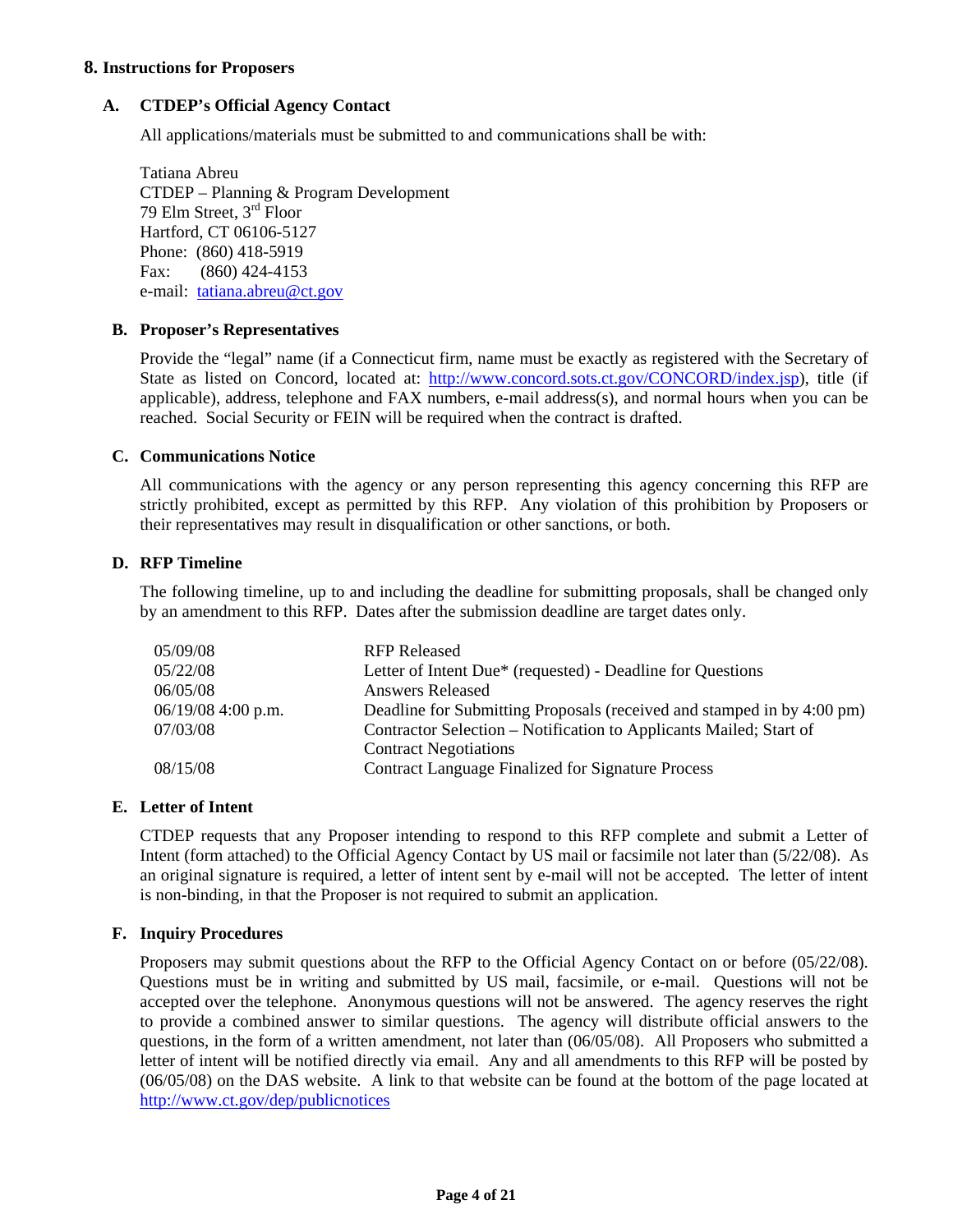### <span id="page-4-0"></span>**G. Resource Information**

*The State of Connecticut, Solid Waste Management Plan, amended December 2006* is a primary resource document. Respondents to this RFP are expected to use this document to obtain an understanding of the State's current solid waste management policies, programs and infrastructure. This Plan can be accessed at: [www.ct.gov/dep/swmp](http://www.ct.gov/dep/swmp). If Respondent wishes to view a hard copy, an appointment can be scheduled with the Official Agency Contact or it can also be viewed at the State Library.

### **H. Confidential Information**

Proposers are *advised* not to include in their proposals any proprietary information. The Connecticut Freedom of Information Act generally requires the disclosure of documents in the possession of the State upon request of any citizen, unless the content of the document falls within certain categories of exemption. An example of an exemption is a "trade secret," as defined by statute  $(C.G.S. \S 1-19(b)(5))$ . If the information is not readily available to the public from other sources and the Proposer submitting the information requests confidentiality, then the information generally is considered to be "given in confidence." Confidential information must be isolated from other material in the proposal and labeled CONFIDENTIAL.

### **I. Affidavit Concerning Gifts and Campaign Contributions**

Pursuant to Public Act 04-245, all Proposers must provide a signed affidavit attesting to whether or not gifts were provided to certain public officials or State employees during the two-year period preceding the submission of a proposal. In addition, pursuant to paragraph 8 of Governor M. Jodi Rell's Executive Order No. 1, anyone who files an affidavit pursuant to Public Act 04-245 shall disclose in those affidavits all contributions made to campaigns of candidates for state-wide public office or the General Assembly. Further, any Contractor who is awarded a large State contract shall update the affidavit on an annual basis. For the most current information about affidavits, go to: [http://www.ct.gov/opm/cwp/view.asp?a=3006&Q=386312&opmNav\\_GID=1386](http://www.ct.gov/opm/cwp/view.asp?a=3006&Q=386312&opmNav_GID=1386)

### **J. Campaign Contribution Ban**

With regard to a State contract as defined in P.A. 07-1 having a value in a calendar year of \$50,000 or more or a combination or series of such agreements or contracts having a value of \$100,000 or more, the authorized signatory to this submission in response to the State's solicitation expressly acknowledges receipt of the State Elections Enforcement Commission's notice advising prospective state contractors of state campaign contribution and solicitation prohibitions, and will inform its principals of the contents of the notice. [See SEEC Form 10](http://www.ct.gov/seec/lib/seec/seec_form_10_notice_to_state_contractors.pdf).

### **K. Minimum Submission Requirements**

At a minimum, proposals must: (1) be submitted on or before the deadline, (2) include one clearly marked original and three photocopies of the proposal and all attachments, (3) follow the required format, (4) satisfy the packaging and labeling requirements, (5) be complete, and (6) include the required affidavits concerning gifts and campaign contributions. Proposals that fail to meet these minimum submission requirements may be disqualified and not reviewed further.

### **L. Multiple Submissions**

Multiple proposals by the same Proposer will be considered. However, each proposal must conform fully to the requirements for proposal submission. Each such proposal must be separately submitted and labeled as Proposal #1, Proposal #2, etc. on each page included in the response.

### **M. References**

Include three letters of reference from recent clients. Provide the following information for each reference: name, title, company address, and phone number.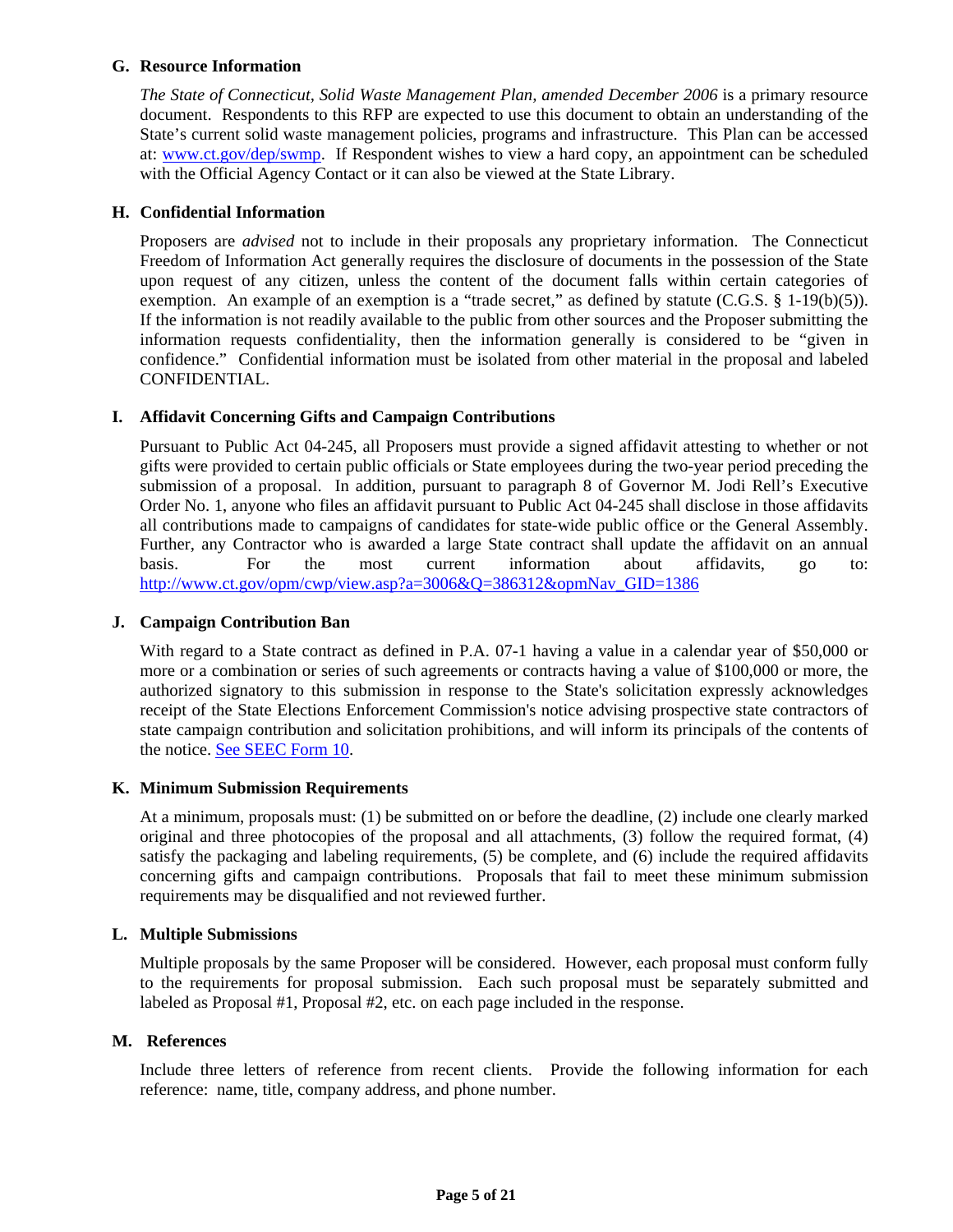### <span id="page-5-0"></span>**N. Contract Compliance Requirements** (required for any application exceeding \$3,000.00)

See [CHRO website](http://www.ct.gov/chro/cwp/view.asp?a=2525&Q=315900&chroPNavCtr=|#45679) for specific forms. The following table will assist in determining which forms are required.

| <b>Contract Amount</b> | <b>Bidder Contract Compliance</b>          | <b>Affirmative</b>     | <b>CHRO Requires</b> |  |
|------------------------|--------------------------------------------|------------------------|----------------------|--|
|                        | <b>Monitoring Report Required -</b>        | <b>Action Plan</b>     | Pre Approval of      |  |
|                        | <b>Affidavit for Certification of</b>      | <b>Required</b>        | <b>Affirmative</b>   |  |
|                        | <b>Subcontractors as MBE's, as applic.</b> |                        | <b>Action Plan</b>   |  |
| \$0-\$4,000.00         |                                            | No paperwork required. |                      |  |
| $$4,000.01 -$          | No                                         | No                     | n/a                  |  |
| \$9,999.99             |                                            |                        |                      |  |
|                        | <b>Non Public Works Contract</b>           |                        |                      |  |
| $$10,000 -$            | Yes                                        | No                     | n/a                  |  |
| \$249,999.99           |                                            |                        |                      |  |
| \$250,000 or more      | Yes                                        | Yes                    | No                   |  |
|                        | <b>Public Works Contract</b>               |                        |                      |  |
| $$10,000 -$            | Yes                                        | No                     | n/a                  |  |
| \$50,000.00            |                                            |                        |                      |  |
| \$50,000.01 -          | Yes                                        | Yes                    | No                   |  |
| \$500,000              |                                            |                        |                      |  |
| \$500,000.01 or        | Yes                                        | Yes                    | Yes                  |  |
| more                   |                                            |                        |                      |  |

The State of Connecticut is an Equal Opportunity and Affirmative Action employer and does not discriminate in its hiring, employment, or business practices. The State is committed to complying with the Americans with Disabilities Act of 1990 (ADA) and does not discriminate on the basis of disability, in admission to, access to, or operation of its programs, services, or activities.

Provide evidence of the Proposer's ability to meet the contract compliance requirements for one or more of the following factors: (1) success in implementing an affirmative action plan; (2) success in developing an apprenticeship program complying with §§ 46a-68-1 to 46a-68-17, inclusive, of the Regulations of Connecticut State Agencies; (3) promise to develop and implement a successful affirmative action plan; (4) submission of EEO-1 data indicating that the composition of the Proposer's workforce is at or near parity in the relevant labor market area; or (5) promise to set aside a portion of the contract for legitimate minority business enterprises.

## **O. Style Requirements**

Proposals must conform to the following requirements: (1) be word processed or typewritten, (2) be printed, double-sided on white paper that consists of recycled content having at least 30% post consumer content, (3) use Times New Roman font type and font size of not less than 10 and not more than 12 points, (4) have margins of not less than 1" on the top, bottom, and sides of all pages, (5) be not more than 20 pages in length, plus any attachments required under the criteria, (6) display the Proposer's name on the header of each page, and (7) display page numbers at the bottom of each page.

### **P. Packaging and Labeling Requirements**

All proposals must be submitted in sealed envelopes or packages. All proposals must be addressed to the Official Agency Contact. The name and address of the Proposer must appear in the upper left hand corner of the envelope or package. **An original** (clearly identified as such) **and three conforming copies** of the proposal must be submitted. The proposal must be signed by the applicant. Unsigned proposals will be rejected. Proposals transmitted by facsimile or e-mail will not be accepted or reviewed.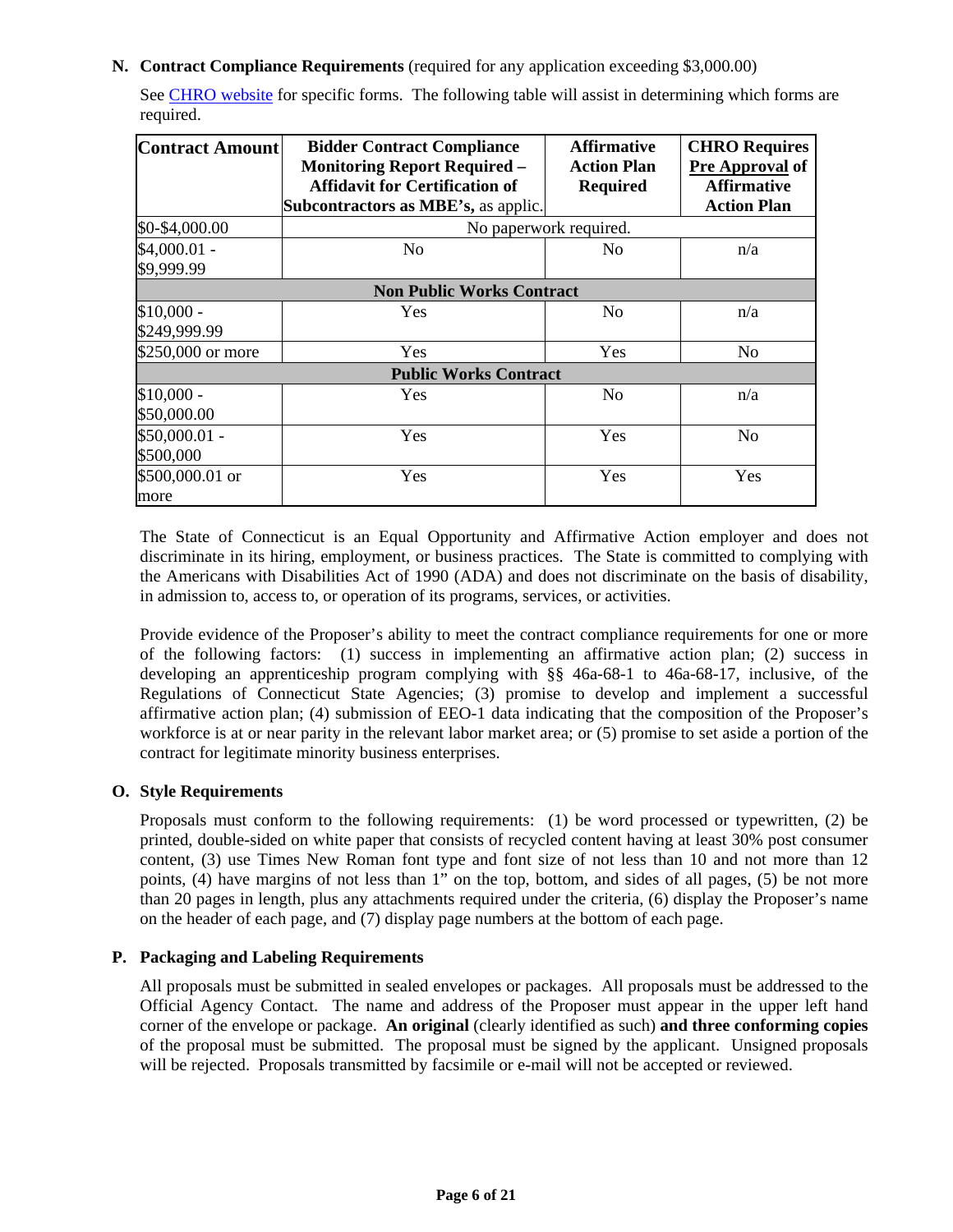### <span id="page-6-0"></span>**9. Required Format for Proposals**

All proposals must follow the required format below and address all requirements listed in the prescribed order, using the prescribed numbering system. Failure to follow the required format may result in the disqualification of a proposal.

### A. Contractor Information

Provide the information requested below:

- 1. Name of Proposer
- 2. Business Location
- 3. Mailing Address
- 4. Telephone Number
- 5. E-mail Address (If Available)
- 6. Federal Employer ID Number / Social Security Number
- B. Proposer's Representatives

The Proposer must designate an authorized representative and one alternate who may speak and act on behalf of the Proposer in all dealings with the agency, if necessary. Provide the following information for each individual.

- A. Names
- B. Telephone Numbers
- C. Normal Hours of Work
- C. Individual or Organizational Profile
	- 1. Qualifications and Expertise

### Qualifications

- a. Present the type(s) of expertise that your firm can provide in regard to the requested services.
- b. State how long your firm has provided this type(s) of service.
- c. Provide an organizational chart of your proposed team and include the respective roles that each employee will provide for the team.
- d. Provide a summary of personnel and equipment and their availability.
- e. Provide a complete description of your firm's ability to provide the services sought under this RFP.

Health and Safety

- a. Provide your firm's Corporate Health and Safety Plan that is certified by an Officer of your firm and identifies the effective date of such plan.
- b. Provide resumes of corporate health and safety officers and a statement describing the lines of communication and procedures to implement the health and safety program with staff.
- c. Provide a past performance history of your firm's Health and Safety Plan, specifically provide information on it related to similar types of work projects.
- d. Describe your health and safety program including training levels of the staff completing work on this project, document that these are consistent with trade standards for worker health and safety.

Quality Assurance/Quality Control

- a. Provide information describing your firm's quality assurance and quality control programs.
- b. Describe quality assurance and quality control protocols specific to past waste characterization studies conducted by your firm.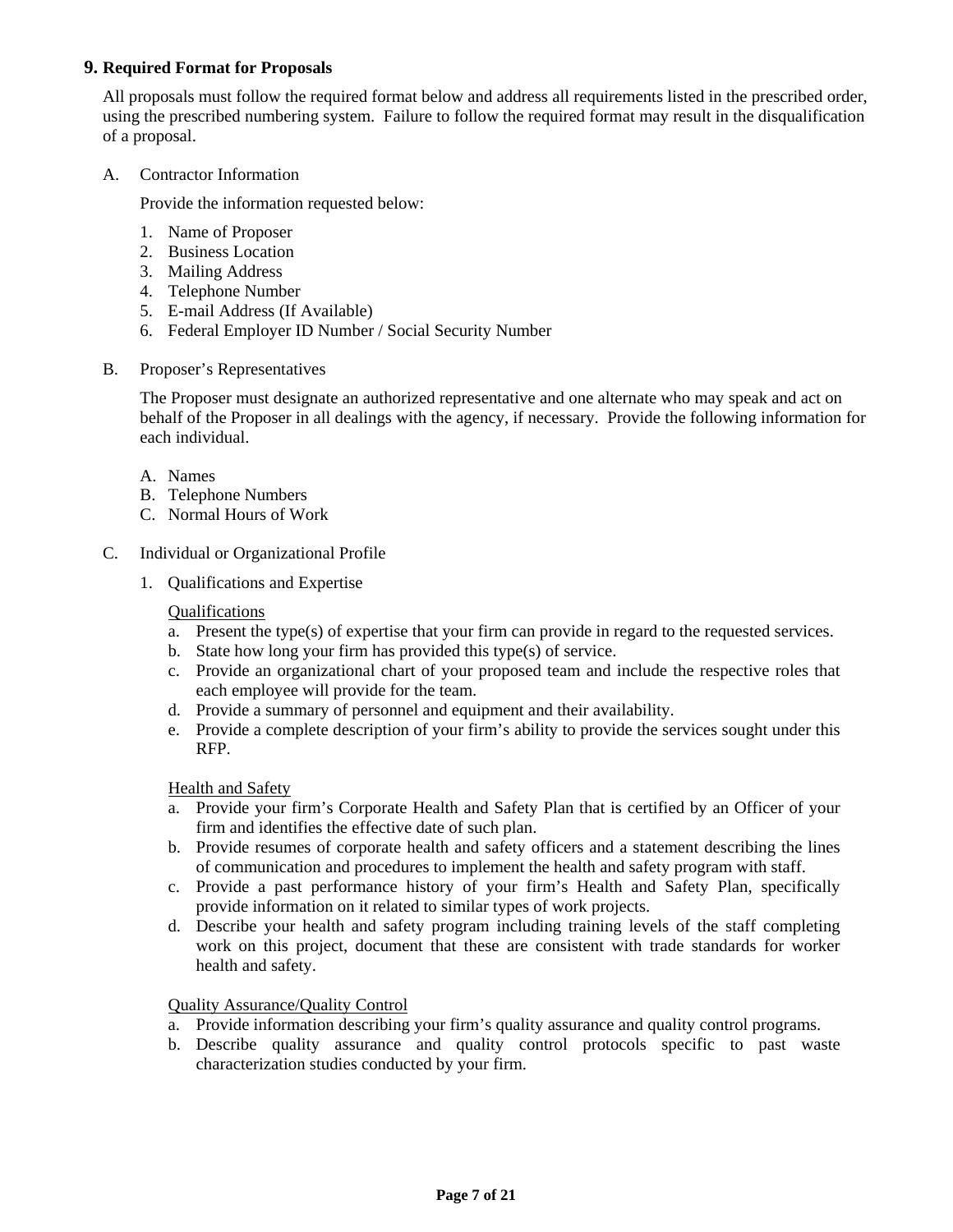### 2. Organization Chart

If the Proposer is a firm or corporation, provide a diagram showing the hierarchical structure of functions and positions within the organization.

3. Legal Status

If the Proposer is a firm or corporation, describe the organization's legal status (e.g., sole proprietorship, partnership, limited partnership, corporation, subchapter S corporation). Report where (in which states) the organization is registered to do business and whether it is nonprofit or profit making.

4. Financial Condition

If the Proposer is a firm or corporation, include the two most recent annual financial statements prepared by an independent Certified Public Accountant, and reviewed or audited in accordance with Generally Accepted Accounting Principles (USA). If a Proposer has been in business for less than two years, such Proposer must include any financial statements prepared by a Certified Public Accountant, and reviewed or audited in accordance with Generally Accepted Accounting Principles (USA) for the entire existence of such firm or corporation.

5. References/Past Performance

Include three letters of reference from recent clients (where your firm has provided services within the past five years). Provide the following information for each reference: name, title, company address, and phone number.

Provide a list and description of up to three (3) projects that your firm completed. Provide contract values, numbers and customer contact information.

Provide examples of any unforeseen problems that arouse during projects. What are these problems and why did they occur? How did firm willing and able to "troubleshoot" the problem and present solutions to the client? How were these problems resolved and were they resolved to the client's satisfaction.

- D. RFP Applicant to prepare and submit a Preliminary Study Design Proposal (includes Deliverables, Schedule). The outline for the Study is found below. However, it should be noted that the CTDEP is receptive to consider alternative approaches to the study design while meeting the objectives as set forth for this study; specifically, the number of sorts and selection of season, and the categories and the number of materials listed. If the RFP applicant proposes an alternative, a discussion needs to be included which explains what the alternative will achieve in terms of represenativeness, accuracy and precision.
	- 1. Preliminary Study Design Proposal and methodologies. In developing a Preliminary Study Design Proposal, the applicant should consider and address the following:
		- Present a study design and a sampling methodology for the composition and characterization study that is representative of both the residential and the I/C/I MSW streams. Only MSW waste generated within the State of Connecticut will be included in this study. The Contractor will need to determine the Residential and I/C/I portion of the MSW stream.
		- Describe the sorting methodology, sorting procedure, roles of the State, the Contractor, and the permitted solid waste management facility. The RFP proposer will include a data collection and recording plan as part of the study design. This plan will specify the data collection protocol and proposed methodology to record composition and weights and to determine the percent of the waste stream that is residential and I/C/I. Identify how the wet weight is accounted for in the results.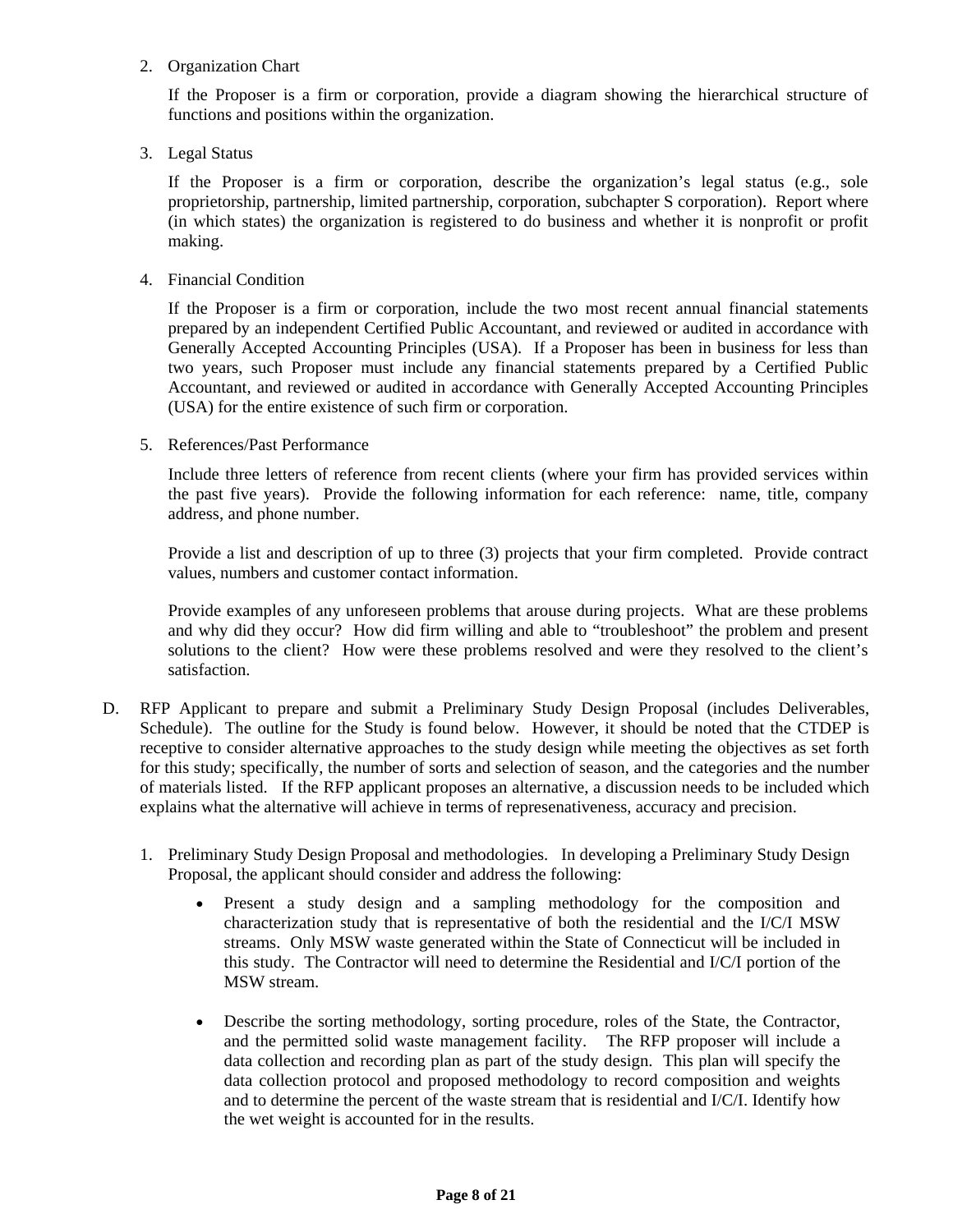- Describe how the proposed sampling methodology will achieve the level of accuracy and precision required by the CTDEP. Describe the approach used to analyze the data obtained through the waste sorts.
- Anticipate undertaking at least two seasonal MSW waste sorts at Connecticut permitted solid waste facilities; preferred seasons would be Fall, Spring or Summer. However, the applicant is encouraged to consider the available funding resources when determining an alternative number of sampling event periods.
- Based on the number of sampling periods and the study design, include the types, number and location of permitted solid waste sites that would be selected. The sites could include CTDEP permitted solid waste management facilities: resources recovery facilities, MSW transfer stations, sanitary landfills, and rail transport facilities. Consider including both publicly and privately owned facilities and include those facilities that manage MSW for disposal at both in-state and out-of-state permitted solid waste management facilities. A description of the methodology used to determine the selection of these sites is to be included.
- A sort of the MSW could include up to approximately 70 separate material wastes, included under eight major categories of waste (paper; plastics; metals; glass; organic materials; construction and demolition that gets disposed with MSW; other wastes; and electronics). See Attachment A and B for the listing and definitions, respectively. Please note that the number and types of materials and the waste categories can be negotiated at time of contract award.
- Identification of what is in the MSW stream will be by weight (not volume).
- During the sort, it is expected that the Contractor shall note any unusual or remarkable occurrences that will enhance the data analysis.
- Describe how the waste that is sorted will be managed. For example, describe coordination with the permitted solid waste management facility to dispose of sorted MSW with MSW at that facility, the management of the HHW, and other disposal needs. HHW that is separated during the sort is to be disposed of according to the management procedures in which the site is located.
- Include a description of the proposed method of working with the agency, the resources or services requested of the agency (if any), and the proposed method of receiving agency approval of deliverables.
- Describe the types, formats and content of reports to be developed and related sampling sheets and forms. The RFP proposer is to provide to the CTDEP sample printouts showing how the data will be organized, analyzed and reported prior to analysis of the data. The successful contractor will enter data collected into spreadsheets or a database compatible with Microsoft Office system software. The contractor will maintain the data in format that can be transferred to the CTDEP for subsequent use by the CTDEP staff. The data will include documentation describing how the data are organized and formatted, item description descriptions, and any special characteristics of the dataset. The final data will be submitted to the CTDEP and become the exclusive property of the CTDEP.
- Reporting: The description that follows is intended to provide to the RFP applicant the expectation by the CTDEP as to the reporting requirements. At a minimum, the contractor is expected to prepare and provide to the CTDEP, a preliminary draft and a final comprehensive report in both paper (3 copies) and in electronic (1 copy) form using an electronic format approved by the department and covering the following: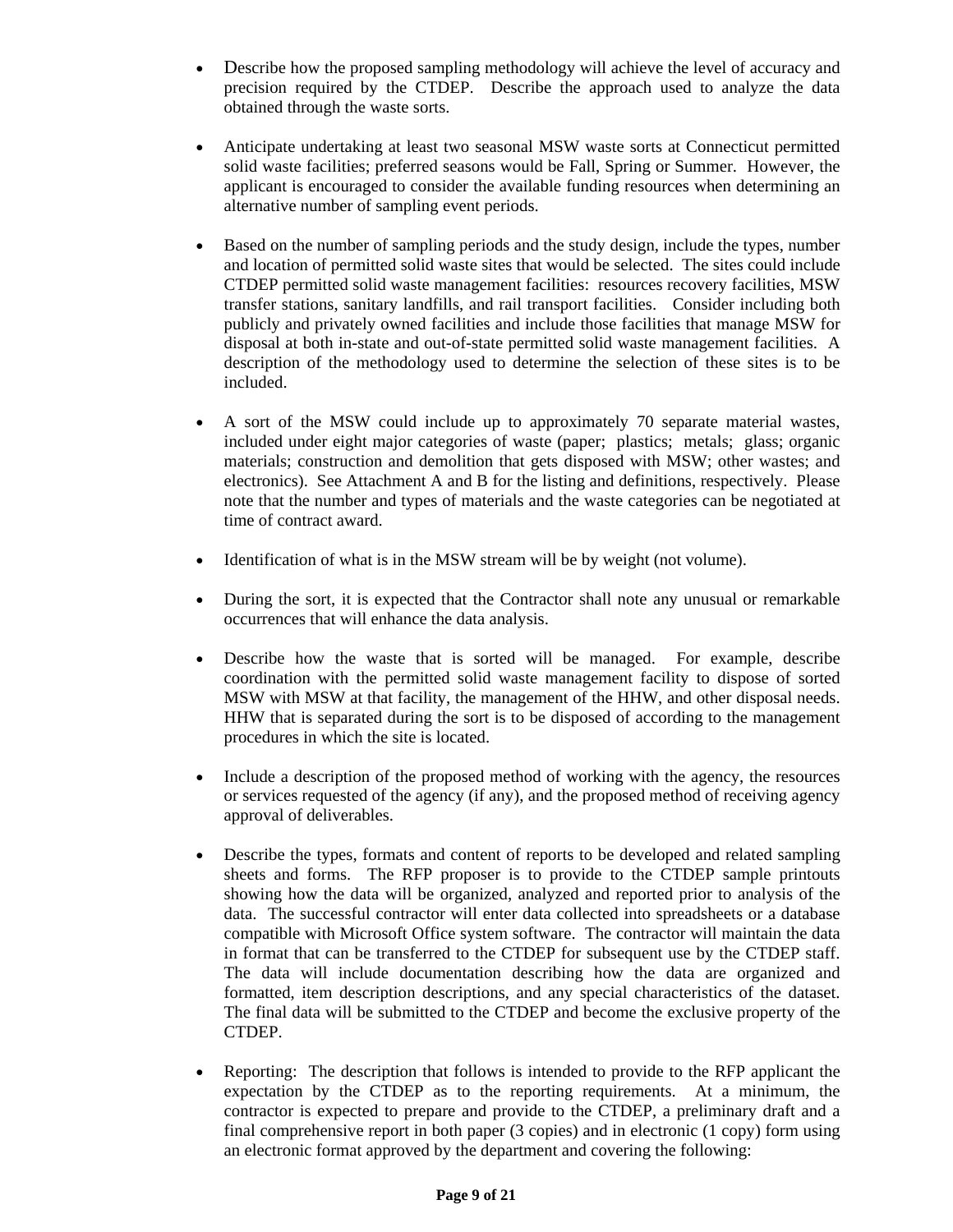- An executive summary describing the background, scope, purpose, study design, field methods and results of the study.
- An introduction including project background, scope, the purpose and objectives of the study and a description of how the study was conducted.
- A description of the study design and how it was developed, including statistical background or methods used, site selection process, final sampling locations and numbers of samples, explanation of any differences between the final plan and actual sampling done, and any significant problems or findings in study design. A description as to how QA/QC was performed.
- A description of how the work was conducted including step-by-step process of how samples were selected, collected, sorted and weighed, and how data were collected and aggregated to estimate the percent and quantity by source. Include any explanations of any special circumstances, changes in plans or techniques and any special findings. The methodology used to convert the data from each separate waste sort into a waste characterization. A description as to how QA/QC was performed.
- Results for all parts of the study including: a waste composition table for all categories and materials a) statewide; b) by site; and c) by site and sector, showing average percent; standard deviation; confidence interval; number of samples characterized; and other data as appropriate. Present a summary of the findings in graphic presentations, as well as in narrative form.
- Develop a recommendation for future waste composition studies including timeframe, possible revisions to the methodology used, number of seasons sampled, and other information that will help assess the composition of the waste stream in future years.
- 2. Deliverables

The expected deliverables for this Study include:

- **Preparing and submitting to the CTDEP for their review and approval a Final Study** Design and Final Staff Plan;
- Conducting and completing Sampling and Sorting Event(s);
- Performing Data Entry and Analyses and developing an Interim Report (following the first complete sort only);
- Preparing and submitting to the CTDEP for their review and approval a Draft Final Report; and
- Preparing and submitting to the CTDEP for their approval a Final Report and a transfer of data to the CTDEP in a format (both hard copy and electronic form) agreed upon between the two parties.
- E. Personnel Resources
	- 1. Staffing Plan
		- a. Identify the personnel resources that will be assigned to each activity delineated in the study design proposal (above). State the proportion of time that personnel will allocate to each task of the project.
	- 2. Key Personnel

a. Identify the key personnel that will be assigned to this project. Attach resumes reflecting their qualifications, including related work experience.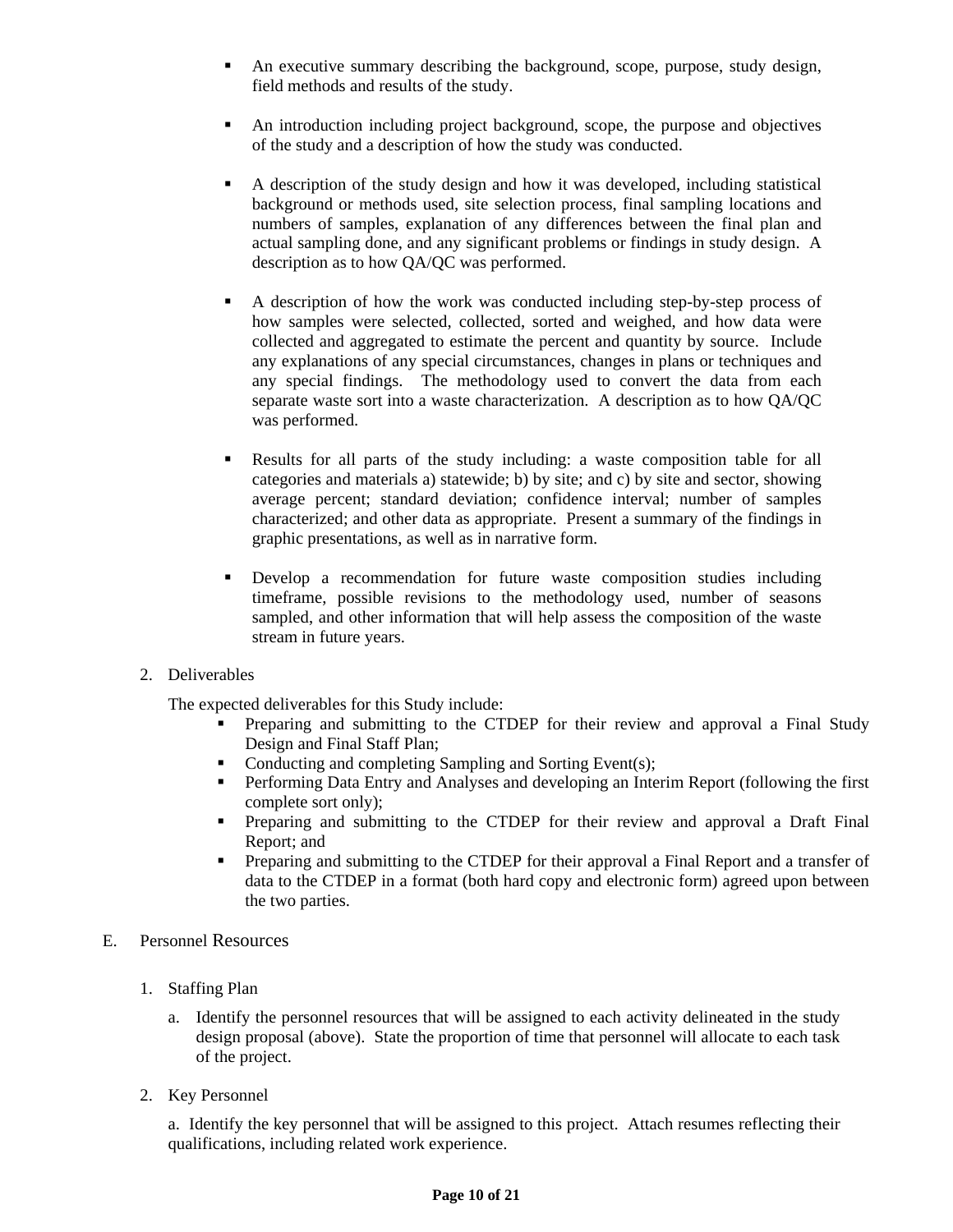- <span id="page-10-0"></span>b. Provide examples for Project Managers that demonstrates prior experience for the types of project required. Include the date(s) for each project; the name of the client/organization for each project; list the project manager's responsibilities and tasks on each project.
- c. Describe site-specific project management experience including scheduling and project coordination.
- d. Provide a listing and description of professional licenses/accreditations and a summary of education for the Project Manager; include the year that each license/accreditation was received.
- 3. Contract Compliance Requirements

Provide evidence of the Proposer's ability to meet the contract compliance requirements for one or more of the following factors: (1) success in implementing an affirmative action plan; (2) success in developing an apprenticeship program complying with §§ 46a-68-1 to 46a-68-17, inclusive, of the Regulations of Connecticut State Agencies; (3) promise to develop and implement a successful affirmative action plan; (4) submission of EEO-1 data indicating that the composition of the Proposer's workforce is at or near parity in the relevant labor market area; or (5) promise to set aside a portion of the contract for legitimate minority business enterprises.

F. Proposed Cost

Include a cost proposal using the required format (below). Proposers must submit all-inclusive fixed cost based on completion of entire project. Proposer must include both labor and materials in cost.

| <b>Deliverable</b>                                                             | <b>Fixed Cost</b> |
|--------------------------------------------------------------------------------|-------------------|
| Preparing and submitting to the CTDEP for review and approval a Final Study    |                   |
| Design and Final Staff Plan                                                    |                   |
| Conducting and completing Sampling and Sorting Event(s)                        |                   |
| Performing Data Entry and Analyses and developing an Interim Report            |                   |
| (following the first complete sort only);                                      |                   |
| Preparing and submitting to the CTDEP for their review and approval a Draft    |                   |
| <b>Final Report</b>                                                            |                   |
| Preparing and submitting to the CTDEP for their approval a Final Report and a  |                   |
| transfer of data to the CTDEP in a format (both hard copy and electronic form) |                   |
| agreed upon between the two parties.                                           |                   |
| 10% Other (Contract amount shall be retained until project completion)         | \$20,000.00       |

The cost proposal must be prepared on one sheet of 8"x11" white paper. The Proposer's contact information must be printed at the top of the proposal.

### G. Conflict of Interest

Include a disclosure statement concerning any current business relationships (within the last 3 years) that may pose a conflict of interest, as defined by C.G.S. § 1-85.

### **10. RFP Conditions**

- A. All proposals in response to this RFP are to be the sole property of DEP. Proposers are encouraged not to include in their proposals any information that is proprietary. All materials associated with this procurement process are subject to the terms of State laws defining freedom of information and privacy and all rules, regulations and interpretations resulting from those laws.
- B. Any product, whether acceptable or unacceptable, developed under a contract awarded as a result of the RFP is to be the sole property of DEP.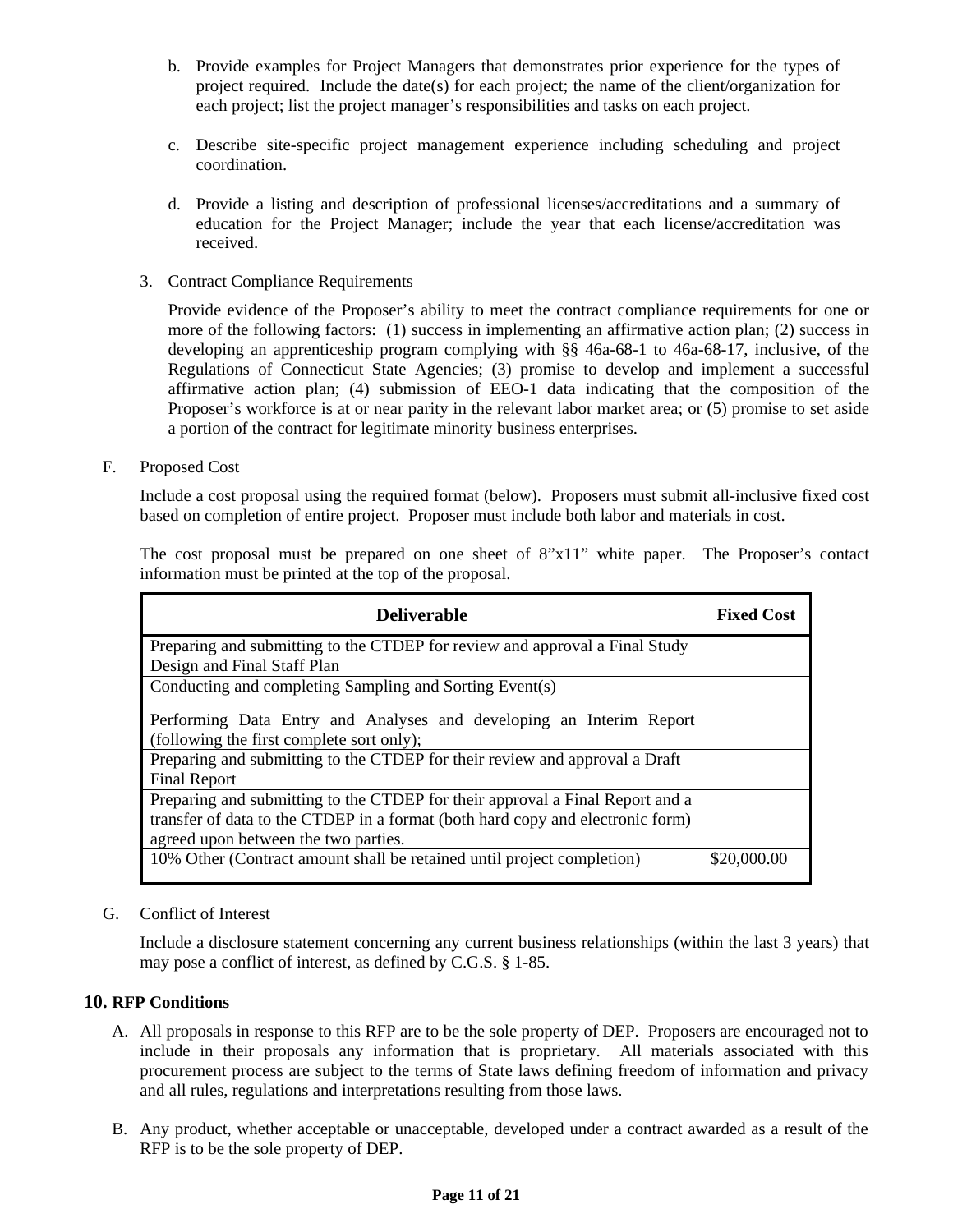- C. Timing and sequence of events resulting from this RFP will ultimately be determined by CTDEP.
- D. The Proposer agrees that the proposal will remain valid for a period of 180 days after the deadline for submission and may be extended beyond that time by mutual agreement.
- E. CTDEP may amend or cancel this RFP, prior to the due date and time, if CTDEP deems it to be necessary, appropriate or otherwise in the best interests of CTDEP. Failure to acknowledge receipt of amendments, in accordance with the instructions contained in the amendments, may result in a proposal not being considered.
- F. The Proposer must certify that the personnel identified in its response to this RFP will be the persons actually assigned to the project. Any additions, deletions or changes in personnel assigned to the project must be approved by CTDEP or its designee, with the exception of personnel who have terminated employment. Replacements for personnel who have terminated employment are subject to approval by CTDEP or its designee. At its discretion, CTDEP may require the removal and replacement of any of the Proposer's personnel who do not perform adequately on the project, regardless of whether they were previously approved by CTDEP.
- G. Any costs and expenses incurred by Proposers in preparing or submitting proposals are the sole responsibility of the Proposer.
- H. A Proposer must be prepared to present evidence of experience, ability, service facilities, and financial condition necessary to satisfactorily meet the requirements set forth or implied in the proposal.
- I. No additions or changes to the original proposal will be allowed after submission. While changes are not permitted, clarification of proposals may be required by CTDEP at the Proposer's sole cost and expense.
- J. In some cases, Proposers may be asked to give demonstrations, interviews, presentations or further explanation to the RFP's Screening Committee.
- K. The Proposer represents and warrants that the proposal is not made in connection with any other Proposer and is in all respects fair and without collusion or fraud. The Proposer further represents and warrants that the Proposer did not participate in any part of the RFP development process, had no knowledge of the specific contents of the RFP prior to its issuance, and that no agent, representative or employee of DEP participated directly in the Proposer's proposal preparation.
- L. All responses to the RFP must conform to instruction. Failure to include any required signatures, provide the required number of copies, to meet deadlines, answer all questions, follow the required format, or failure to comply with any other requirements of this RFP may be considered appropriate cause for rejection of the response.
- M. The Proposer must accept CTDEP's standard contract language and conditions. (See Standard Contract and Conditions attached.)
- N. The contract will represent the entire agreement between the Proposer and CTDEP and will supersede all prior negotiations, representations or agreements, alleged or made, between the parties. DEP or the State shall assume no liability for payment of services under the terms of the contract until the successful Proposer is notified that the contract has been accepted and approved by CTDEP and by the AG's Office. The contract may be amended only by means of a written instrument signed by CTDEP, the Proposer, and the AG's Office.
- O. Rights Reserved to DEP

The CTDEP reserves the right to award in part, to reject any and all proposals in whole or in part for misrepresentation or if the Proposer is in default of any prior State contract, or if the proposal limits or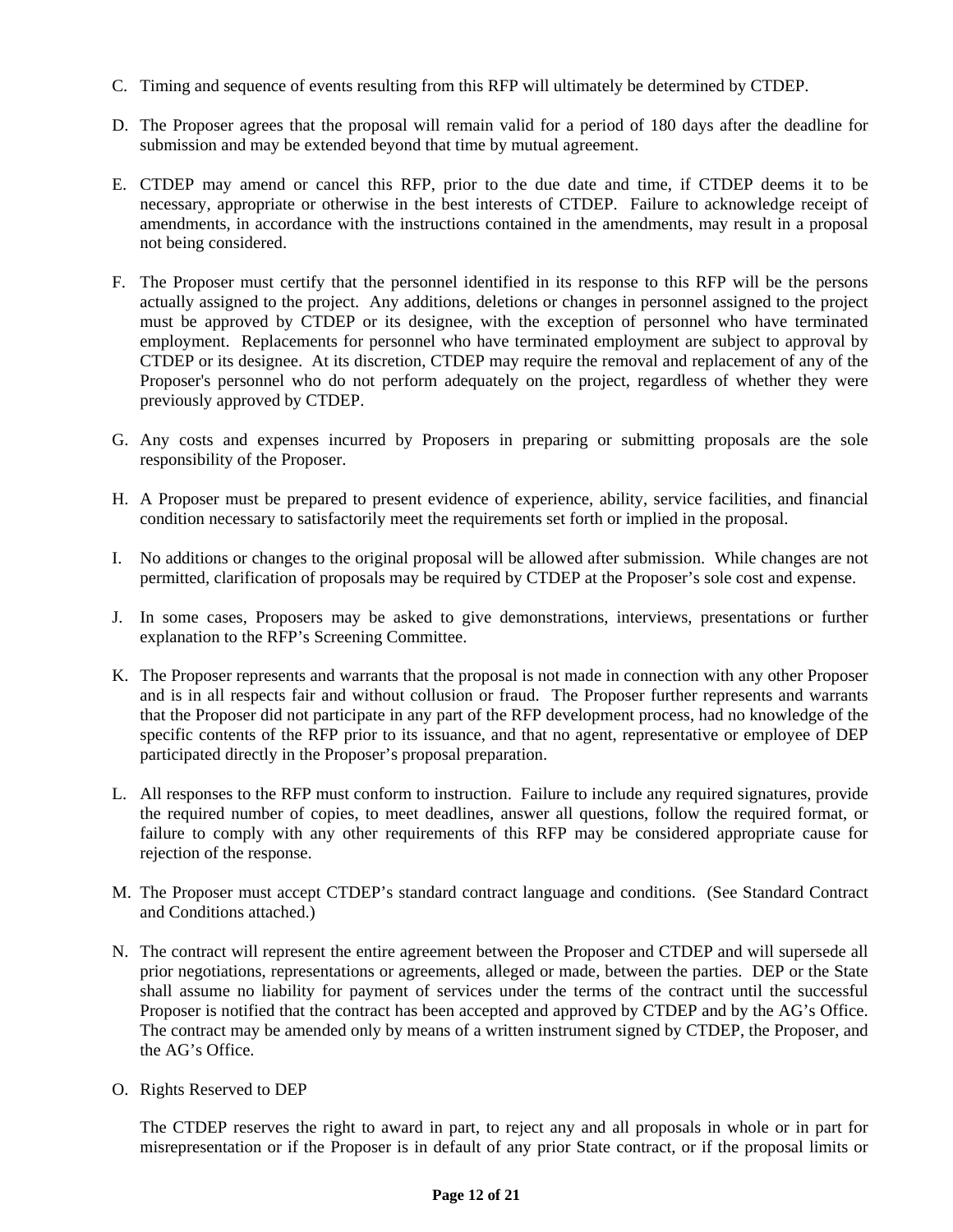<span id="page-12-0"></span>modifies any of the terms and conditions and/or specifications of the RFP. The CTDEP also reserves the right to waive technical defect, irregularities and omissions if, in its judgment, the best interest of CTDEP will be served.

CTDEP reserves the right to correct inaccurate awards resulting from its clerical errors. This may include, in extreme circumstances, revoking the awarding of a contract already made to a Proposer and subsequently awarding the contract to another Proposer. Such action on the part of DEP shall not constitute a breach of contract on the part of CTDEP since the contract with the initial Proposer is deemed to be void *ab initio* and of no effect as if no contract ever existed between CTDEP and the Proposer.

Finally, the CTDEP reserves the right to not award.

### **11. Agency's Standard Contract and Conditions and State's Contract Compliance Requirements**  See Attachment for Standard Contract Conditions.

### **12. Attachments**

- A. Connecticut Waste Sort Materials
- B. Definitions of Material Types
- C. Bid Sheet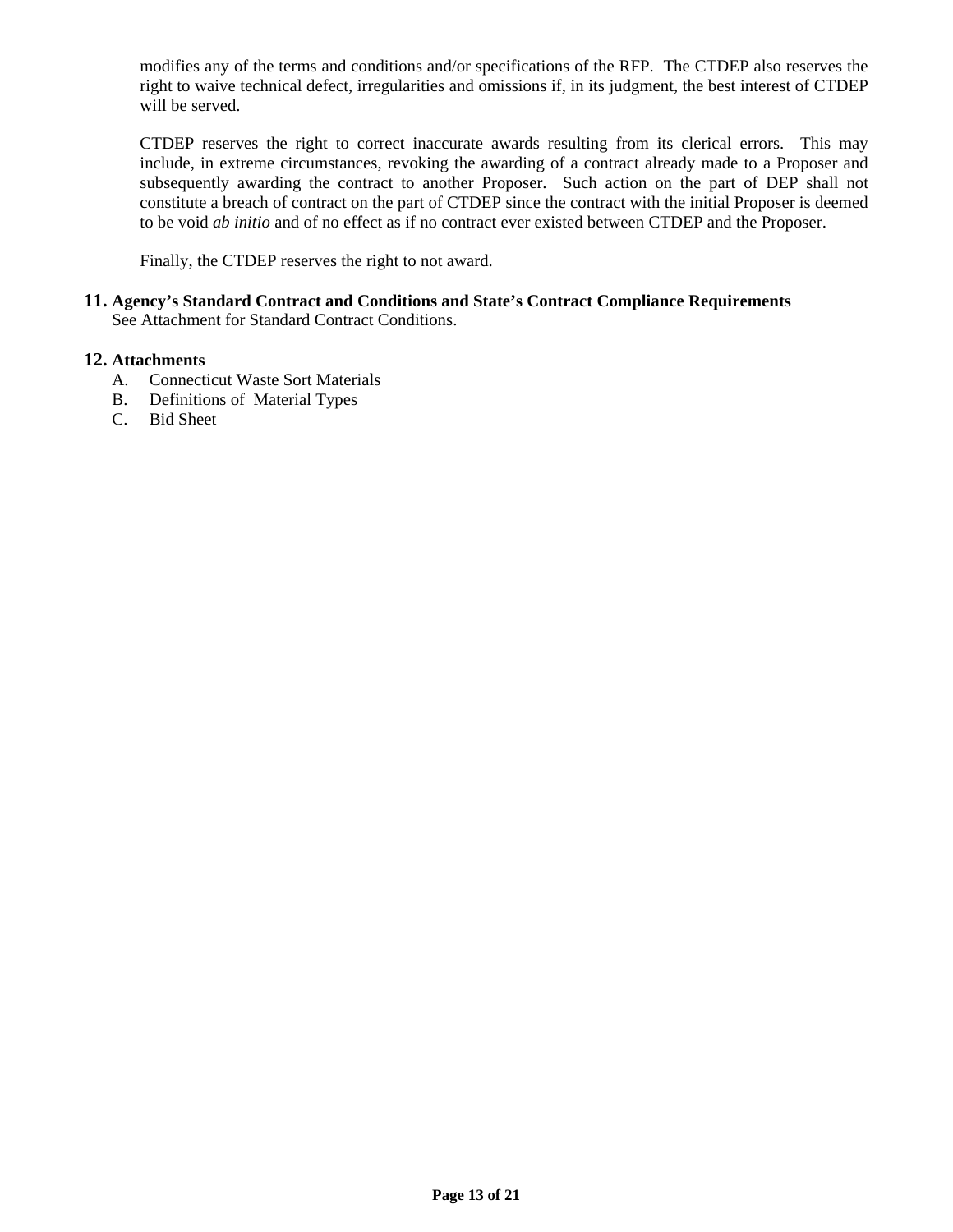| <b>MATERIAL</b><br><b>NUMBER</b>                                                                                                 | <b>MATERIAL CATEGORIES</b>                                                                                                                 |  |  |  |  |  |  |
|----------------------------------------------------------------------------------------------------------------------------------|--------------------------------------------------------------------------------------------------------------------------------------------|--|--|--|--|--|--|
| Paper                                                                                                                            |                                                                                                                                            |  |  |  |  |  |  |
| 1                                                                                                                                | Boxboard and Chipboard                                                                                                                     |  |  |  |  |  |  |
| $\overline{2}$                                                                                                                   | Uncoated corregated cardboard and Kraft Paperbags                                                                                          |  |  |  |  |  |  |
| 3                                                                                                                                | Coated OCC and offshore cardboard                                                                                                          |  |  |  |  |  |  |
| $\overline{4}$                                                                                                                   | High Grade Office Paper - ground wood free - including white and colored<br>ledger, envelopes, computer paper                              |  |  |  |  |  |  |
| 5                                                                                                                                | Other Office Paper such as coated papers, NCR paper, paper ream wrappers,<br>ground wood papers, file folders, etc.)                       |  |  |  |  |  |  |
| 6                                                                                                                                | Magazines/Catalogs                                                                                                                         |  |  |  |  |  |  |
| $\tau$                                                                                                                           | Newsprint (ONP)                                                                                                                            |  |  |  |  |  |  |
| $8\,$                                                                                                                            | <b>Phone Books and Directories</b>                                                                                                         |  |  |  |  |  |  |
| 9                                                                                                                                | Other Miscellaneous Paper                                                                                                                  |  |  |  |  |  |  |
| <b>Plastics</b>                                                                                                                  |                                                                                                                                            |  |  |  |  |  |  |
| 10                                                                                                                               | #3 - #7 Plastic Containers - which originally contained non-hazardous<br>material                                                          |  |  |  |  |  |  |
| 11                                                                                                                               | <b>Durable Plastic Items</b>                                                                                                               |  |  |  |  |  |  |
| 12                                                                                                                               | Film - Non-bag clean commercial and Industrial Packaging film                                                                              |  |  |  |  |  |  |
| 13                                                                                                                               | Plastic Grocer and Other (Plastic) Merchandise Bags                                                                                        |  |  |  |  |  |  |
| 14                                                                                                                               | HDPE Bottles – colored and natural – which originally contained non-<br>hazardous material                                                 |  |  |  |  |  |  |
| 15<br>HDPE Containers other than bottles (i.e., pails, paint cans, other) – which<br>originally contained non-hazardous material |                                                                                                                                            |  |  |  |  |  |  |
| 16                                                                                                                               | PET Bottles - which originally contained non-hazardous material - not<br>including deposit containers                                      |  |  |  |  |  |  |
| 17                                                                                                                               | PET Containers other than bottles – which originally contained non-<br>hazardous materials                                                 |  |  |  |  |  |  |
| 18                                                                                                                               | Pallets – plastic                                                                                                                          |  |  |  |  |  |  |
| 19                                                                                                                               | Miscellaneous other plastics                                                                                                               |  |  |  |  |  |  |
| <b>Metals</b>                                                                                                                    |                                                                                                                                            |  |  |  |  |  |  |
| 20                                                                                                                               | Aluminum Cans that originally contained non-hazardous materials - not<br>including deposit container                                       |  |  |  |  |  |  |
| 21                                                                                                                               | Steel Cans that originally contained non-hazardous material                                                                                |  |  |  |  |  |  |
| 22                                                                                                                               | Compressed Fuel Containers/Propane Tanks (separate out 1 lb or less)                                                                       |  |  |  |  |  |  |
| 23                                                                                                                               | Other metal other than appliances and other than C&D (includes ferrous and<br>non-ferrous)                                                 |  |  |  |  |  |  |
| <b>Glass</b>                                                                                                                     |                                                                                                                                            |  |  |  |  |  |  |
|                                                                                                                                  | Amber and Clear Glass Packaging Containers - which originally contained                                                                    |  |  |  |  |  |  |
| 24                                                                                                                               | non-hazardous material not including deposit containers                                                                                    |  |  |  |  |  |  |
| 25                                                                                                                               | Flat Glass - plate glass uncoated                                                                                                          |  |  |  |  |  |  |
| 26                                                                                                                               | Green and Other colored glass packaging Containers – which originally<br>contained non-hazardous material not including deposit containers |  |  |  |  |  |  |
| 27                                                                                                                               | Miscellaneous other glass (Non C&D) including ceramic cups, dishes, etc                                                                    |  |  |  |  |  |  |
| <b>Organic Materials</b>                                                                                                         |                                                                                                                                            |  |  |  |  |  |  |
| 28                                                                                                                               | <b>Bottom Fines/Dirt</b>                                                                                                                   |  |  |  |  |  |  |
| 29                                                                                                                               | Land clearing wood $-$ e.g., logs, stumps                                                                                                  |  |  |  |  |  |  |
| 30                                                                                                                               | Food Waste                                                                                                                                 |  |  |  |  |  |  |
| 31                                                                                                                               | Leaves and Grass (Count leaves and grass separately)                                                                                       |  |  |  |  |  |  |
| 32                                                                                                                               | Woody Yard Waste, Prunings and Trimmings                                                                                                   |  |  |  |  |  |  |
| 33                                                                                                                               | Untreated wood - not including land clearing or yard waste.                                                                                |  |  |  |  |  |  |
| 34                                                                                                                               | Manures                                                                                                                                    |  |  |  |  |  |  |
| 35                                                                                                                               | Other Organic Material                                                                                                                     |  |  |  |  |  |  |

# <span id="page-13-0"></span>**Appendix A Connecticut Waste Sort Materials**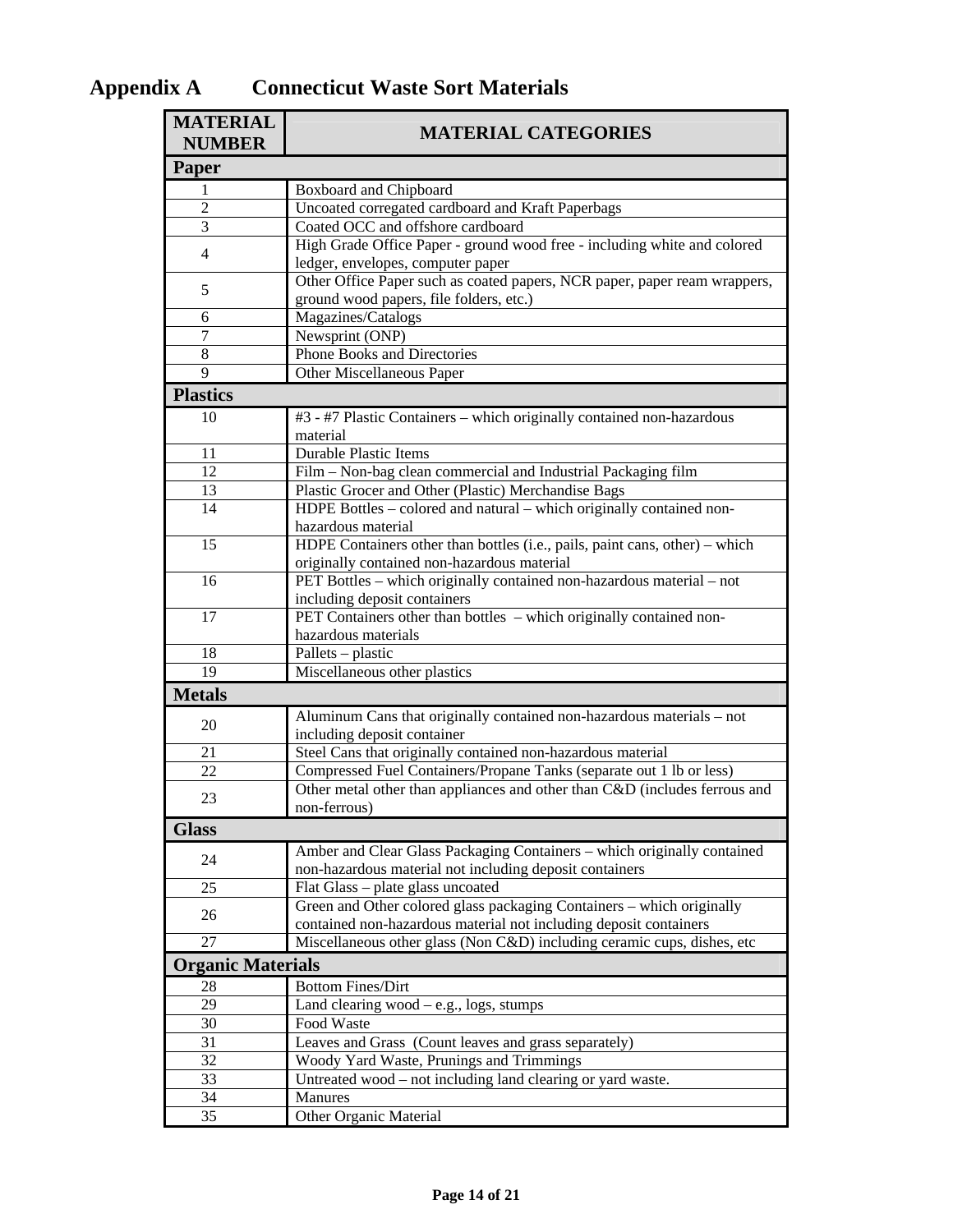| <b>Construction and Demolition (disposed in the MSW stream)</b> |                                                                               |  |  |  |  |
|-----------------------------------------------------------------|-------------------------------------------------------------------------------|--|--|--|--|
| 36                                                              | Asphalt, brick and concrete                                                   |  |  |  |  |
| 37                                                              | <b>Roofing Shingles</b>                                                       |  |  |  |  |
| 38                                                              | Drywall/Gypsum Board                                                          |  |  |  |  |
| 39                                                              | Wood - treated                                                                |  |  |  |  |
| 40                                                              | Scrap metal                                                                   |  |  |  |  |
| 41                                                              | Other C&D that may end up in the MSW stream                                   |  |  |  |  |
| <b>Other Waste</b>                                              |                                                                               |  |  |  |  |
| 42                                                              | Appliances – white goods, air conditioners, microwaves (need to check the     |  |  |  |  |
|                                                                 | bulky waste dumpsters)                                                        |  |  |  |  |
| 43                                                              | Ballasts - CFL and other Fluorescents                                         |  |  |  |  |
| 44                                                              | Batteries - alkaline                                                          |  |  |  |  |
| 45                                                              | Batteries - NiCd and other re-chargeable                                      |  |  |  |  |
| 46                                                              | Batteries - Lead Acid (vehicle batteries - car, boat, other)                  |  |  |  |  |
| 47                                                              | Carpet/Carpet Padding (need to check the bulky waste dumpsters)               |  |  |  |  |
| 48                                                              | CT Deposit beverage containers - glass, metal, plastic                        |  |  |  |  |
| 49                                                              | Furniture (need to check the bulky waste dumpsters)                           |  |  |  |  |
| 50                                                              | Latex Paint in containers                                                     |  |  |  |  |
| 51                                                              | Mattresses/box springs (look at bulky waste containers during sort, not just  |  |  |  |  |
|                                                                 | MSW containers).                                                              |  |  |  |  |
| 52                                                              | Empty Metal, glass, and plastic containers that originally contained toxic    |  |  |  |  |
|                                                                 | materials                                                                     |  |  |  |  |
| 53                                                              | Oil-based Paint and Stain in containers                                       |  |  |  |  |
| 54                                                              | Pesticides/Fertilizers                                                        |  |  |  |  |
| 55                                                              | Restaurant Fats, oils and grease                                              |  |  |  |  |
| 56                                                              | <b>Sharps</b>                                                                 |  |  |  |  |
| 57                                                              | Textiles, other than carpet (clothing, fabrics, etc)                          |  |  |  |  |
| 58                                                              | Vehicle and Equipment Fluids, used oil filters                                |  |  |  |  |
|                                                                 | Other hazardous waste including household hazardous waste found in the        |  |  |  |  |
| 59                                                              | MSW stream; mercury containing devices and containers of elemental            |  |  |  |  |
|                                                                 | mercury; other.                                                               |  |  |  |  |
| 60                                                              | Other oversized MSW                                                           |  |  |  |  |
| 61                                                              | Other Miscellaneous-diapers, absorbents, kitty litter, smoke detectors, other |  |  |  |  |
| <b>Electronics</b>                                              |                                                                               |  |  |  |  |
| 62                                                              | <b>Computer-related Electronics</b>                                           |  |  |  |  |
| 63                                                              | Other Small Consumer Electronics (i.e., cell phones, iPOds, PDAs)             |  |  |  |  |
| 64                                                              | Televisions of any kind and other items w/ CRTs                               |  |  |  |  |
| $\overline{65}$                                                 | Other larger electronics such as stereos, VCRs, DVDs                          |  |  |  |  |

Total 65 material types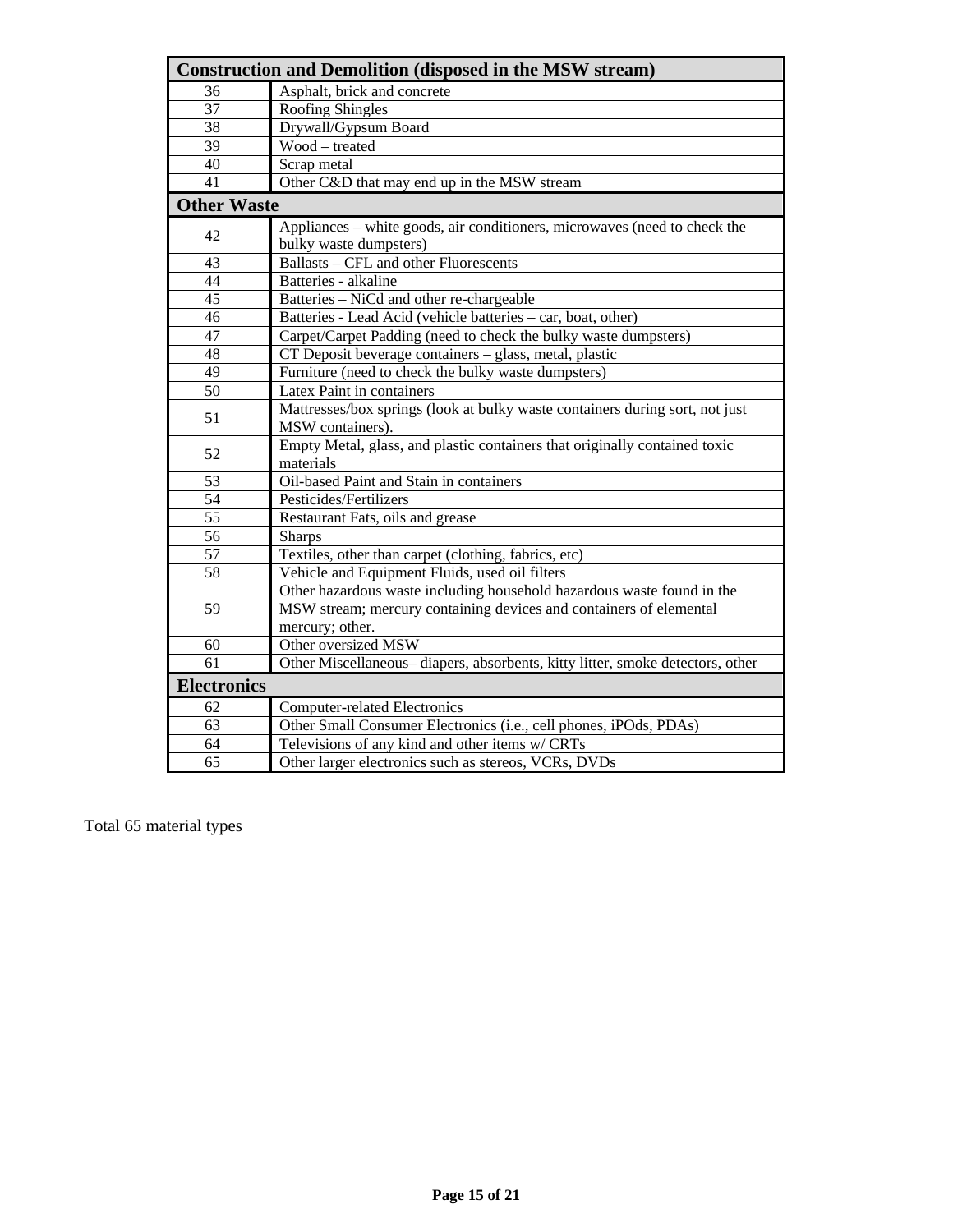# <span id="page-15-0"></span>**Appendix B Definitions of Material Types\***

(see footnote on end page for sources of definitions used)

## **Paper**

- 1. *Boxboard and Chipboard.* Boxboard is a type of uncoated paperboard made from recovered fibers used to make boxes such as cereal boxes. Chipboard is a similar type of uncoated paperboard used in non-folding applications such notebook backing, book covers, etc.
- 2. *Uncoated Corrugated Cardboard and Kraft Paper-bags.* Shipping containers made with kraft paper linerboard and corrugated medium, usually has three layers. The center wavy layer is sandwiched between the two outer layers. It does not have any wax coating on the inside or outside. Examples include entire cardboard containers, such as shipping and moving boxes, and sheets and pieces of boxes and cartons. This type does not include chipboard. (CA) Kraft paper bags means bags and sheets made from Kraft paper. Examples include grocery paper bags, fast food bags, department store bags, and heavyweight sheets of Kraft packing paper. (CA)
- 3. *Coated OCC and Offshore Cardboard.* Coated cardboard is corrugated cardboard coated with wax or plastic. (Wisconsin). Offshore cardboard is cardboard shipping containers manufactured overseas and containing bogus liners or center medium. Color is somewhat lighter/more yellow than North American produced materials.
- 4. *High Grade Office Paper.* This type of paper is ground wood free paper; usually sulfite or sulphate paper; includes office printing and writing papers such as white ledger, color ledger, envelopes, and computer printout paper, bond, rag, or stationary grade paper. This subtype does not include fluorescent dyed paper or deep-tone dyed paper such a goldenrod colored paper. (CA)
- 5. *Other Office Paper.* Office papers not included in High Grade Office Paper definition such as file folders, NCR papers, paper ream wrappers, expanding folders; report covers, deep-toned or fluorescent dyed paper, goldenrod colored paper, etc.
- 6. *Magazines/Catalogs.* Means items made of glossy coated paper. This paper is usually slick, smooth to the touch, and reflects light. Examples include glossy magazines, catalogs, brochures, and pamphlets. (CA)
- 7. *Newsprint.* Means that class or kind of paper chiefly used for printing newspapers i.e. uncoated ground wood paper.
- 8. *Phone Books and Directories.* Means thin paper between coated covers. These items are bound along the spine with glue. Examples include telephone books, "yellow pages," real estate listings, and some non-glossy mail order catalogs. (CA)
- 9. *Other Miscellaneous Paper.*Means items made mostly of paper that do not fit into any of the above subtypes. Paper may be combined with minor amounts of other materials such as wax or glues. This subtype includes, paper plates and cups, napkins, paper towels, paper packaging, school construction paper/butcher paper, ice cream cartons and other frozen food boxes, greeting cards, pulp paper egg cartons, pulp paper plants pots, and hardcover and soft-cover books. (CA)

## **Plastics**

10. *Plastic Containers #3-#7 (which originally contained non-hazardous material).* Means plastic containers made of types of plastic other than HDPE or PET. Items may be made of PVC, PP, or PS. When marked for identification, these items may bear the number 3, 4, 5, 6, or 7 in the triangular recycling symbol. This subtype also includes unmarked plastic containers. (CA)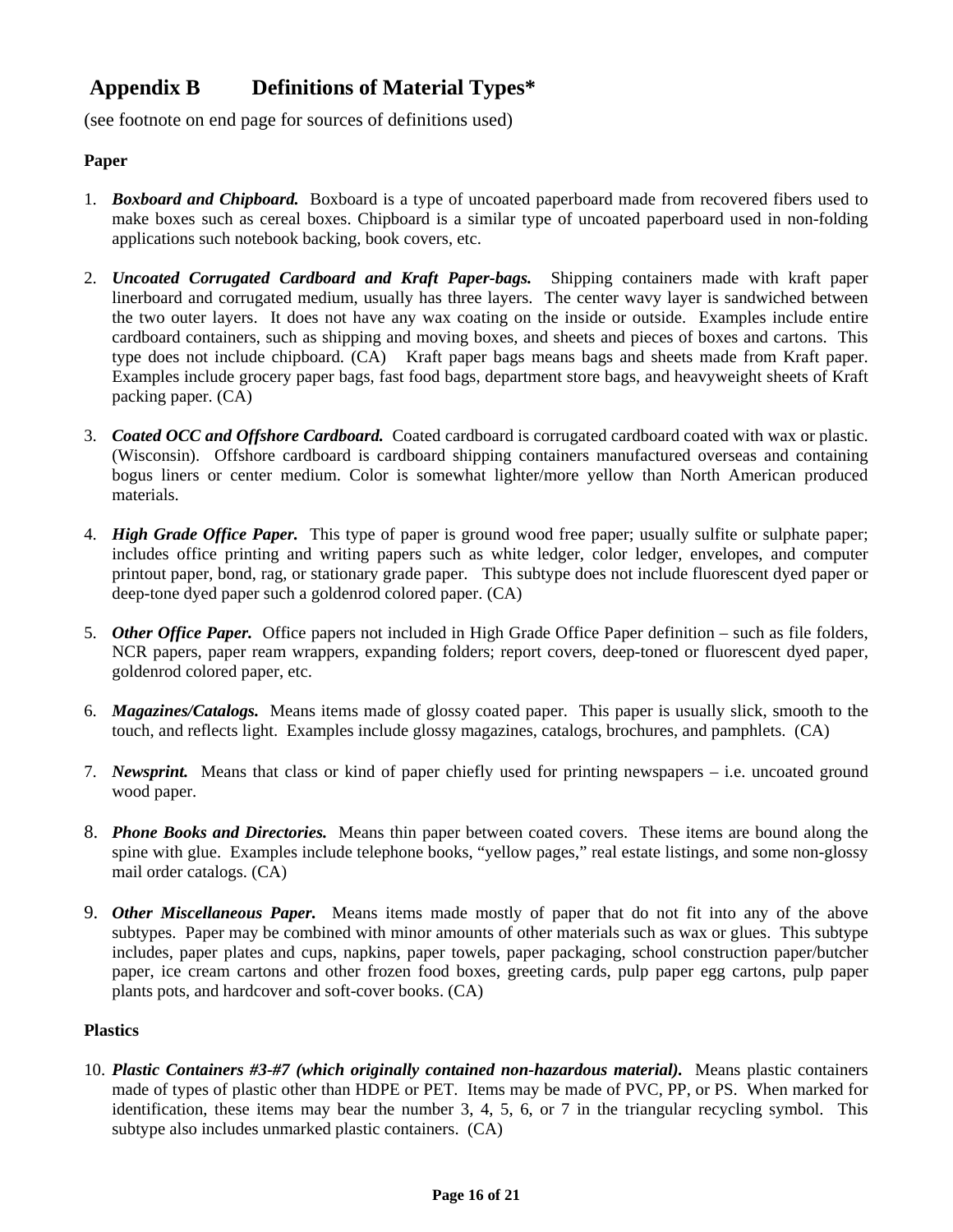- 11. *Durable Plastic Items.* Means plastic objects other than disposable package items. These items are usually made to last for a few months up to many years. These include the plastics used in children toys, furniture, plastic landscape ties; plastic railroad ties, mop buckets, sporting goods, etc.
- 12. *Film (non-bag clean commercial and industrial packaging film).* Means film plastic used for large-scale packaging or transport packaging. Examples include shrink-wrap, mattress bags, furniture wrap, and film bubble wrap. (CA)
- 13. *Grocery and other Merchandise Bags.* Means plastic shopping bags used to contain merchandise to transport from the place of purchase, given out by the store with the purchase. Includes dry-cleaning plastic bags intended for one-time use. (CA)
- 14. *HDPE Bottles, colored and natural, (which originally contained non-hazardous material).* Means natural and colored HDPE containers. This plastic is usually either cloudy white, allowing light to pass through it (natural) or a solid color, preventing light from passing through it (colored). When marked for identification, it bears the number "2" in the triangular recycling symbol and may also bear the letters "HDPE." (CA)
- 15. *HDPE Containers other than Bottles( such as pails, paint cans, other).* Means colored and natural buckets and pails made of HDPE and designed to hold 5 gallons or less of material. This category includes buckets regardless of whether they are attached to metal handles. Examples include large paint buckets and commercial buckets used to contain food for commercial use (restaurants, etc.). These objects are packages containing material for sale, and are not sold as buckets themselves (such as mop buckets).
- 16. *PET Bottles/Jars (which originally contained non-hazardous materials).* Means clear or colored PET bottles other than CT deposit containers. When marked for identification, it bears the number "1"in the center of the triangular recycling symbol and may also bear the letters "PETE" or "PET". The color is usually transparent green or clear. A PET container usually has a small dot left from the manufacturing process, not a seam. It does not turn white when bent.
- 17. *PET Containers other than Bottles (which originally contained non-hazardous material).* Means types of containers such as PET jars, rectangular PET containers used for produce; etc.
- 18. *Pallets plastic.* Plastic pallets and crating materials commonly used for industrial and commercial packaging and shipping
- 19. *Miscellaneous other plastic.* Means plastic products that do not fit into any of the above categories.

### **Metals**

- 20. *Aluminum Beverage Containers (which originally contained non-hazardous product).* Means beverage containers made from aluminum other than CT deposit containers.
- 21. *Ferrous Containers (steel containers; which originally contained non-hazardous product).* Means rigid containers made mainly of steel, such as food and beverage containers. These items will stick to a magnet and may be tin-coated.
- 22. *Compressed Fuel Containers/Propane Tanks.* Including large compressed fuel containers/propane tanks and small one-pound propane tanks used for lanterns, camp stoves etc. Larger tanks such as those used in home gas grills, RVs.
- 23. *Other metal other than appliances and other non C&D ferrous (includes ferrous and non-ferrous).*  Examples include metal clothes hangers, metal pipes, stainless steel cookware, security bars, and scrap ferrous items; etc.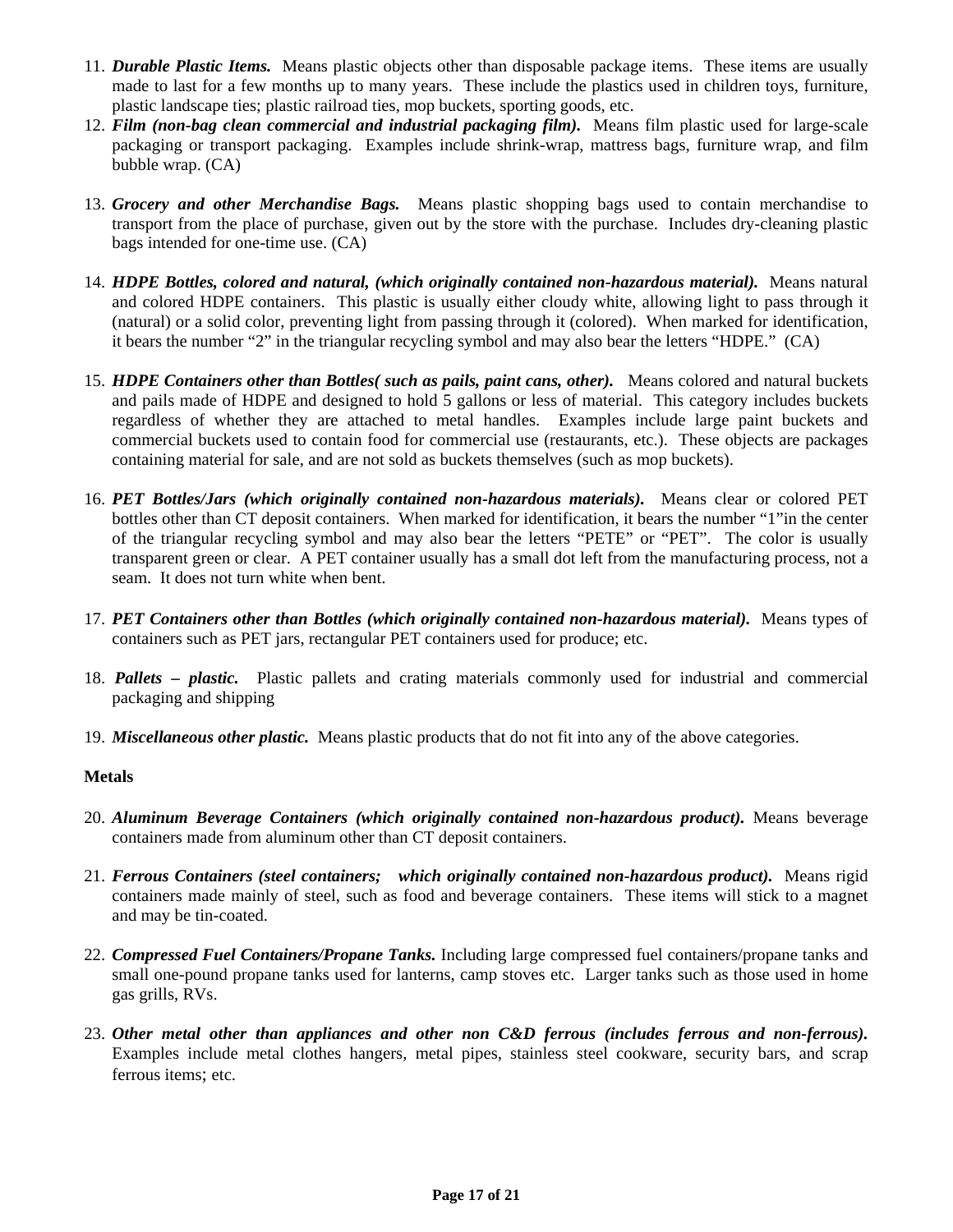## **Glass**

- 24. *Amber containers and clear glass packaging containers (which originally contained non-hazardous material and which is not a CT deposit container).* Examples include clear or amber colored wine bottles, nonalcoholic beverage containers, malt beverage containers, mayonnaise jars, and jam jars. *Does not include:* Pyrex, Corningware, crystal and other glass tableware, mirrors, non-fluorescent light bulbs, and auto windshields.
- 25. *Flat glass plate glass uncoated.* Examples include window glass, some auto glass.
- 26. *Green and other colored glass packaging containers (which originally contained non-hazardous material and which are not CT deposit containers).* Includes food and beverage containers.
- 27. *Miscellaneous other (non C&D) glass.* Includes such items as Pyrex, Corningware, crystal and other glass tableware, ceramic cups, dishes, mirrors, non-fluorescent light bulbs, etc.

### **Organic Materials**

- 28. *Bottom fines and dirt.* Means small fragments that pass through the ¼" sort screen, and miscellaneous fines and dirt. (WI)
- 29. *Land clearing wood.* Means trees, stumps, branches, or other wood generated from clearing land for commercial or residential development, road construction, agricultural land clearing, storms, or natural disaster. (CT)
- 30. *Food Waste.* Means food material resulting from the processing, storage, preparation, cooking, handling, or consumption of food. This type includes material from industrial, commercial, or residential sources. Examples include discarded meat scraps, dairy products, eggshells, fruit or vegetable peels, and other food items from homes, stores and restaurants. This type includes apple pomace and other processed residues or material from canneries, wineries or other industrial sources. (CA, CT)
- 31. *Leaves and Grass.*Means plant material, except woody material, from any public or private landscapes. Examples include leaves, grass clippings, and plants. This subtype does not include woody material or material from agricultural sources. (CA)
- 32. *Woody Yard Waste, Prunings and Trimmings.* Means woody plant material up to 4 inches in diameter from any public or private landscape. Examples include prunings, shrubs, and small branches with branch diameters that do not exceed 4 inches. This subtype does not include stumps, tree trunks, or branches exceeding 4 inches in diameter. This subtype does not include material from agricultural sources. (CA)
- 33. *Wood Untreated.* Any wood which does not contain an adhesive, paint, stain, fire retardant, pesticide or preservative; includes such items as pallets, skids, spools, packaging materials, bulky wood waste or scraps from newly built wood products. (CT) Under this definition, does not including land clearing debris or yard waste prunings and trimmings.
- 34. *Manures*. Means manure and soiled bedding materials from domestic, farm, wild, or ranch animals. Examples include manure and soiled bedding from animal production operations, racetracks, riding stables, animal hospitals, laboratories, zoos, nature centers, and other sources. (CA)
- 35. *Other organic material.* Means organic material that cannot be put in any other type or subtype. This type includes items made of organic materials but may be combined with small amounts of other materials such as glue or wax. Examples include leather items, cork, hemp rope, hair, cigarette butts, wood products (popsicle sticks and toothpicks), and sawdust. (CA)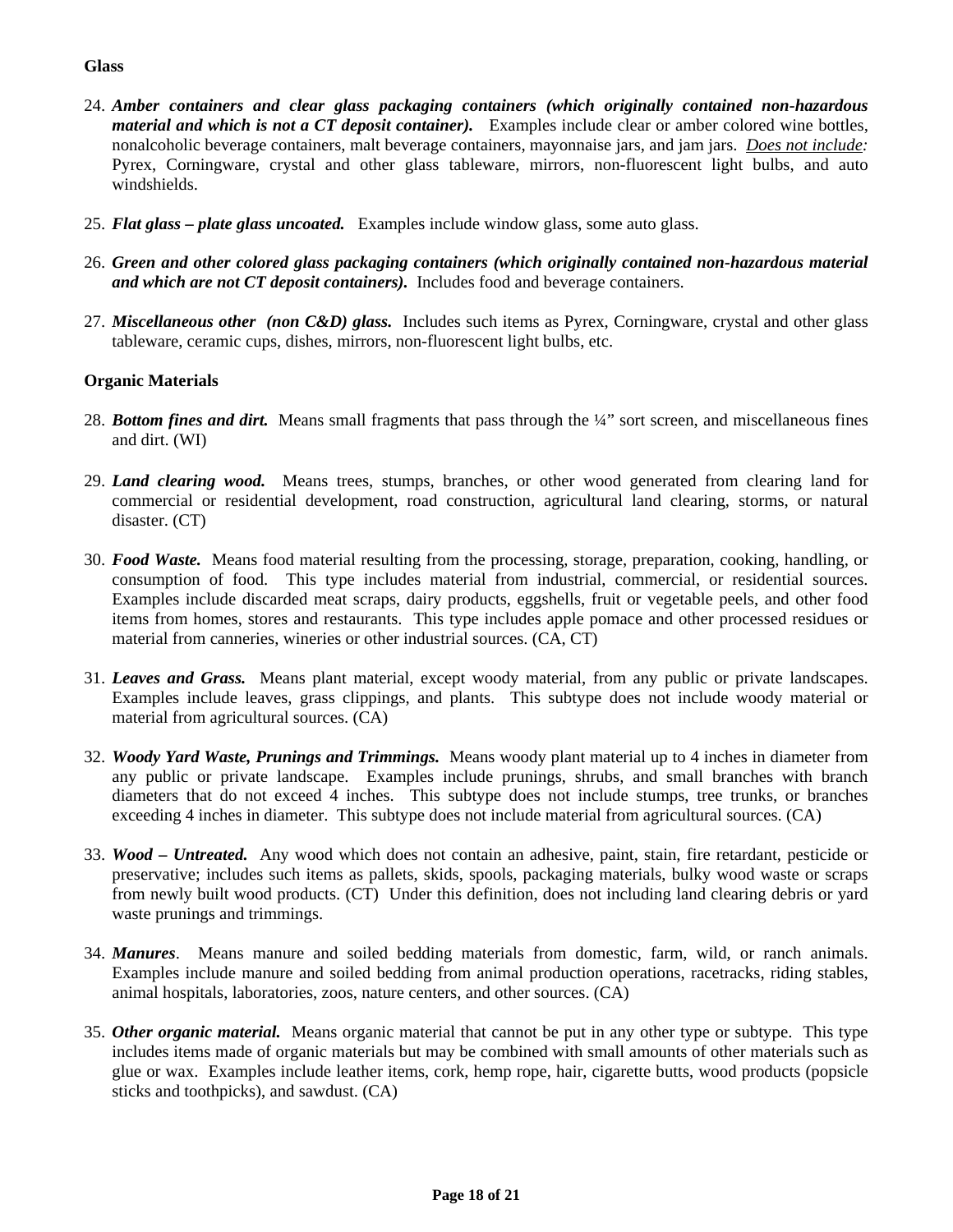### **Construction and Demolition that ends up in MSW waste stream**

- 36. *Asphalt, Brick, and Concrete.* Asphalt paving means a black or brown, tar-like material mixed with aggregate used as a paving material. (CA). Concrete means a hard material made from sand, gravel, aggregate, cement mix, and water. Examples include pieces of building foundations, concrete paving, and cinder blocks. (CA)
- 37. *Roofing Shingles.* Means asphalt shingles and tarpaper roofing. (WI).
- 38. *Drywall/Gypsum Board.* Means interior wall covering made of a sheet of gypsum sandwiched between paper layers. Examples include used or unused, broken or whole sheets of sheetrock, drywall, gypsum board, plasterboard, gypsum board, gyproc, and wallboard.(CA)
- *39. C&D Wood Treated.* Means wood that contains an adhesive, paint, stain, fire retardant, pesticide or preservative. (CT)
- 40. *C&D Scrap Metal*. Includes C&D ferrous and non-ferrous metals, not including appliances, that makes its way into the MSW waste stream.
- 41. O*ther C&D that may end up in the MSW stream.* Construction and demolition material that cannot be put in any other type or subtype. This type may include items from different types combined, which would be very hard to separate.

### **Other Waste**

- 42. *Appliances.* Major appliances that are primarily encased in metal, such as refrigerators, stoves, water heaters, dryers and microwaves; white goods. (WI)
- 43. *Ballasts (CFLs and other fluorescents).* Ballast means a device that electrically controls fluorescent light fixtures and that includes a capacitor. CFLs are compact fluorescent bulbs (CT); fluorescents includes tubular fluorescent lamps.
- 44. *Batteries Alkaline.*
- 45. *Batteries NiCd and other Rechargeable Batteries.*
- 46. *Batteries Lead Acid.* Lead acid storage batteries most commonly used in vehicles such as cars, trucks, boats, etc.
- 47. *Carpet/Carpet Padding.* Carpet is the general category of flooring applications consisting of various natural or synthetic fibers bonded to some type of backing material. (WI). Carpet padding used as a carpet underlay.
- 48. *CT Deposit beverage containers.* Means beverage containers subject to CT's bottle bill and marked as deposit containers in Connecticut.
- 49. *Furniture.* Household items.
- 50. *Latex Paint in Containers.* Paint in containers where paint is not in a solid form.
- 51. *Mattresses/box springs (look at bulky waste containers during sort, not just MSW containers).* Bedding.
- 52. *Empty Metal, Glass, and Plastic containers that originally contained toxic materials.*
- 53. *Oil based paint and stain in containers.* Paint or stain in containers.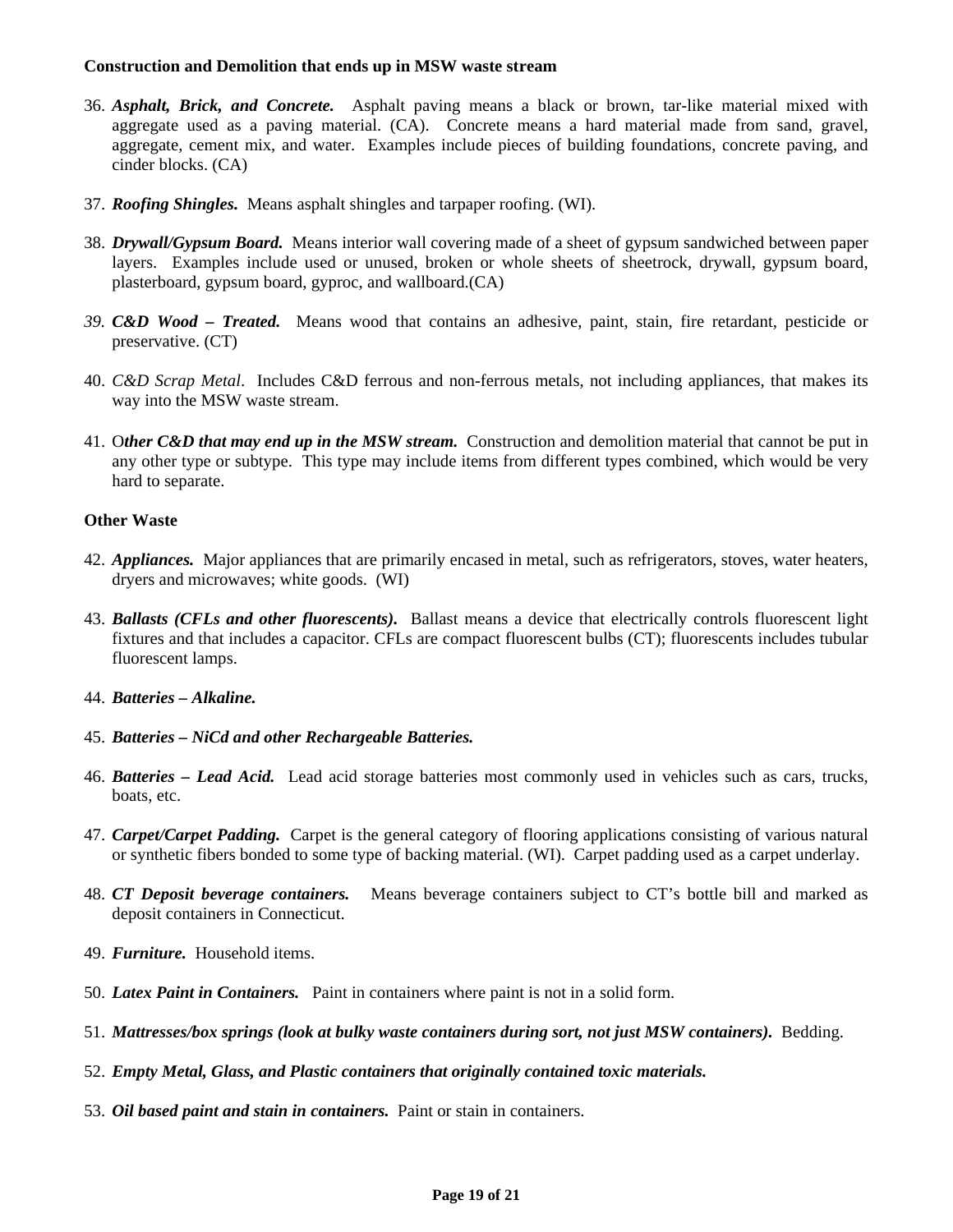- 54. *Pesticides and Fertilizers.* Households and commercial products used to destroy or control organisms, pests or enhance plant growth. (WI)
- 55. *Restaurant Fats, Oils and Grease.* Means any fats, oils and grease generated from the food preparation process. (CT)
- 56. *Sharps*. Means discarded sharps that have been used in animal or human patient care or treatment or in medical, research or industrial laboratories. (CT)
- 57. *Textiles, other than carpet.* Includes clothing, fabrics, curtains, blankets, stuffed animals, other cloth material. (WI)
- 58. *Vehicle and equipment fluids in containers and oil filters.* Means containers with fluids used in vehicles or engines. Examples include antifreeze, oil, and brake fluid. This type *does not include empty* vehicle and equipment fluid containers. (CA). Oil filters include vehicle engine oil filters.
- 59. *Other Hazardous or Household Hazardous Waste.* All household or commercial products characterized as "toxic", "corrosive", "flammable", "ignitable", "radioactive", "poisonous", and "reactive". (WI)
- 60. *Other oversized MSW.* Oversized MSW that does not fit in any other sort category listed in this section.
- 61. *Other miscellaneous.* Any other type of waste material not listed in any other sort category.

### **Electronics**

- 62. *Computer-related Electronics.* Computer includes personal computers, laptop computers, notebook computers, etc., keyboards, etc. Does not include an automated typewriter or typesetter, a portable handheld calculator, a portable digital assistant or other similar device.
- 63. *Other Small Consumer Electronics.* These items include cell phones, iPODs, PDAs.
- 64. *Televisions of any kind and other items w/CRTs.* Television means a stand-alone display system containing a CRT or any other type of display primarily intended to receive video programming via broadcast; computer monitors. (CT).
- 65. *Other Larger Electronics.* These items include stereos, VCRs, DVDs, etc.

Sources of definitions include: California, Connecticut, Iowa, Wisconsin.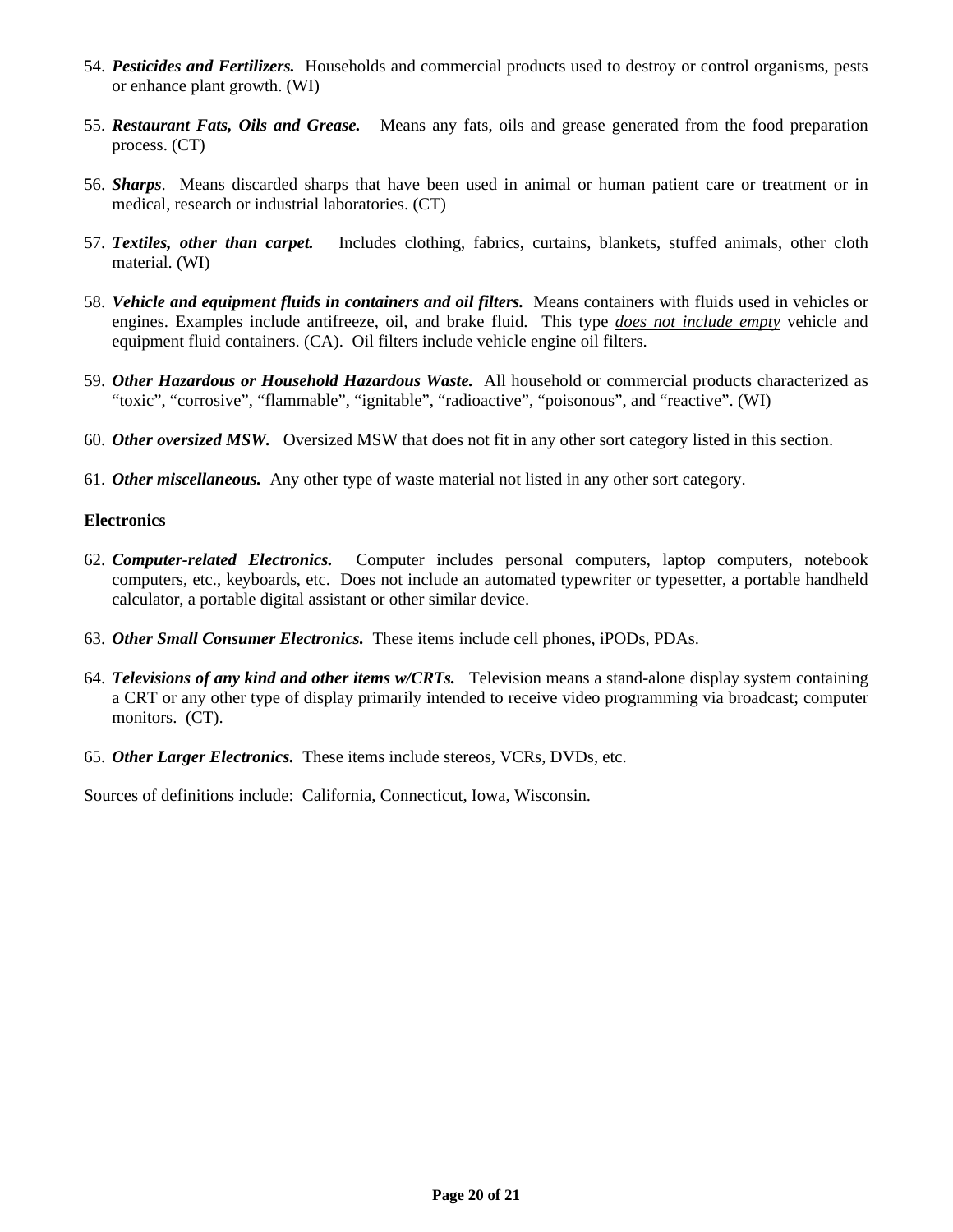<span id="page-20-0"></span>

| <b>Deliverable</b>                                                             | Cost        |
|--------------------------------------------------------------------------------|-------------|
| Preparing and submitting to the CTDEP for review and approval a Final Study    |             |
| Design and a Final Staff Plan                                                  |             |
| Conducting and completing Sampling and Sorting Event(s)                        |             |
| Performing Data Entry and Analyses and developing an Interim Report            |             |
| (following the first complete sort only);                                      |             |
| Preparing and submitting to the CTDEP for their review and approval a Draft    |             |
| <b>Final Report</b>                                                            |             |
| Preparing and submitting to the CTDEP for the approval a Final Report and a    |             |
| transfer of data to the CTDEP in a format (both hard copy and electronic form) |             |
| agreed upon between the two parties.                                           |             |
| 10% Other (Contract amount shall be retained until project completion)         | \$20,000.00 |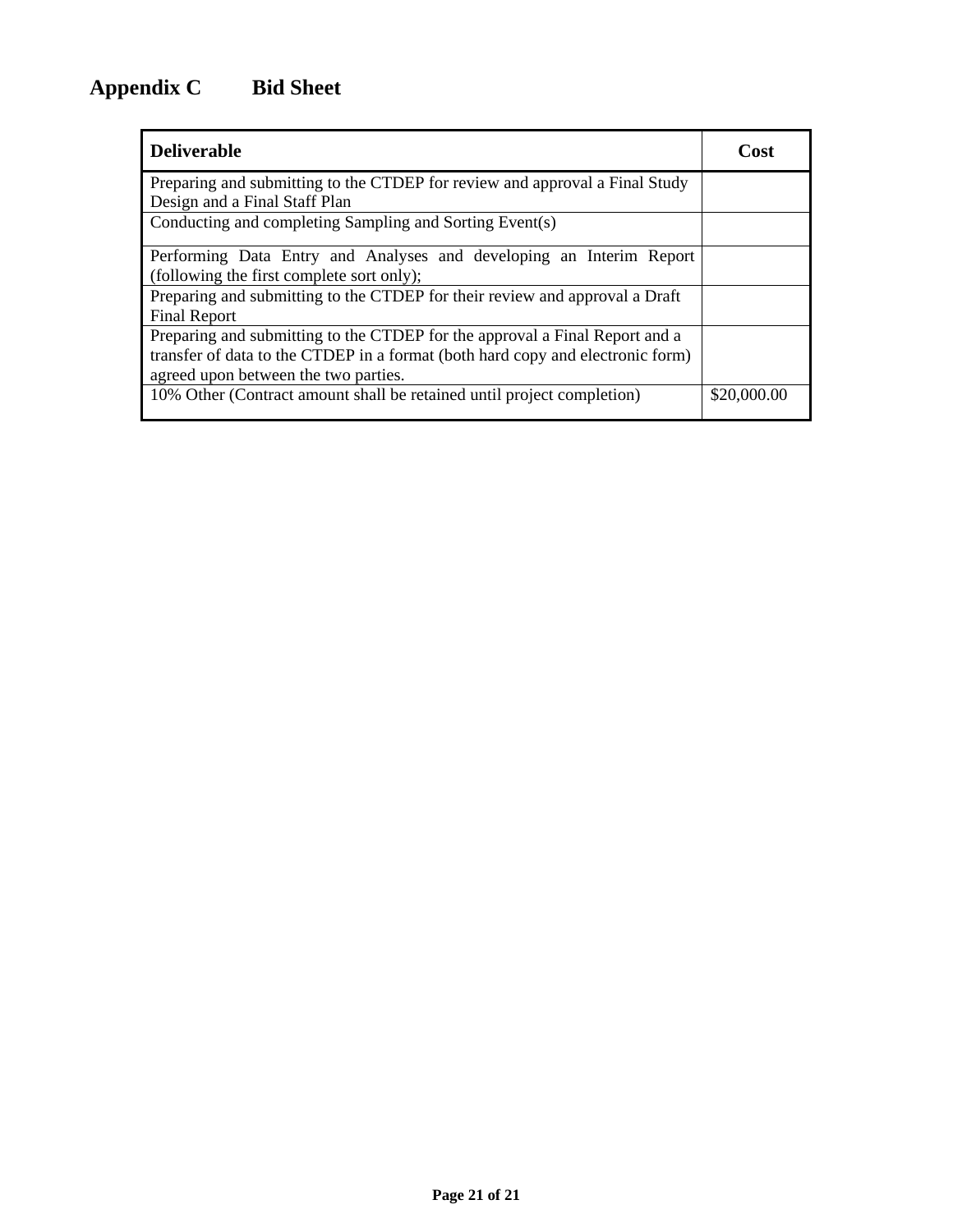### **LETTER OF INTENT TO SUBMIT A PROPOSAL RFP #DEP PPD-5092008 State of Connecticut Department of Environmental Protection**

### **RFP for State-wide Waste Composition and Characterization Study**

<span id="page-21-0"></span>Return to:

Tatiana Abreu CTDEP – Planning & Program Development 79 Elm Street, 3rd Floor Hartford, CT 06106-5127 Phone: (860) 418-5919 Fax: (860) 424-4153

Return Deadline: 4:00 P.M., Thursday, May 22, 2008

The individual, firm or corporation below intends to submit a proposal in response to the above referenced RFP.

*Note: This letter is a non-binding expression of interest and does not obligate the sender to submit a proposal.* 

The individual, firm or corporation below has reviewed and, if selected, accepts the agency's standard contract and conditions (provided in the RFP) in their entirety and without amendment

Name:

Mailing Address:

Contact Person:

Telephone:

FAX:

E-mail:

Signature Title Date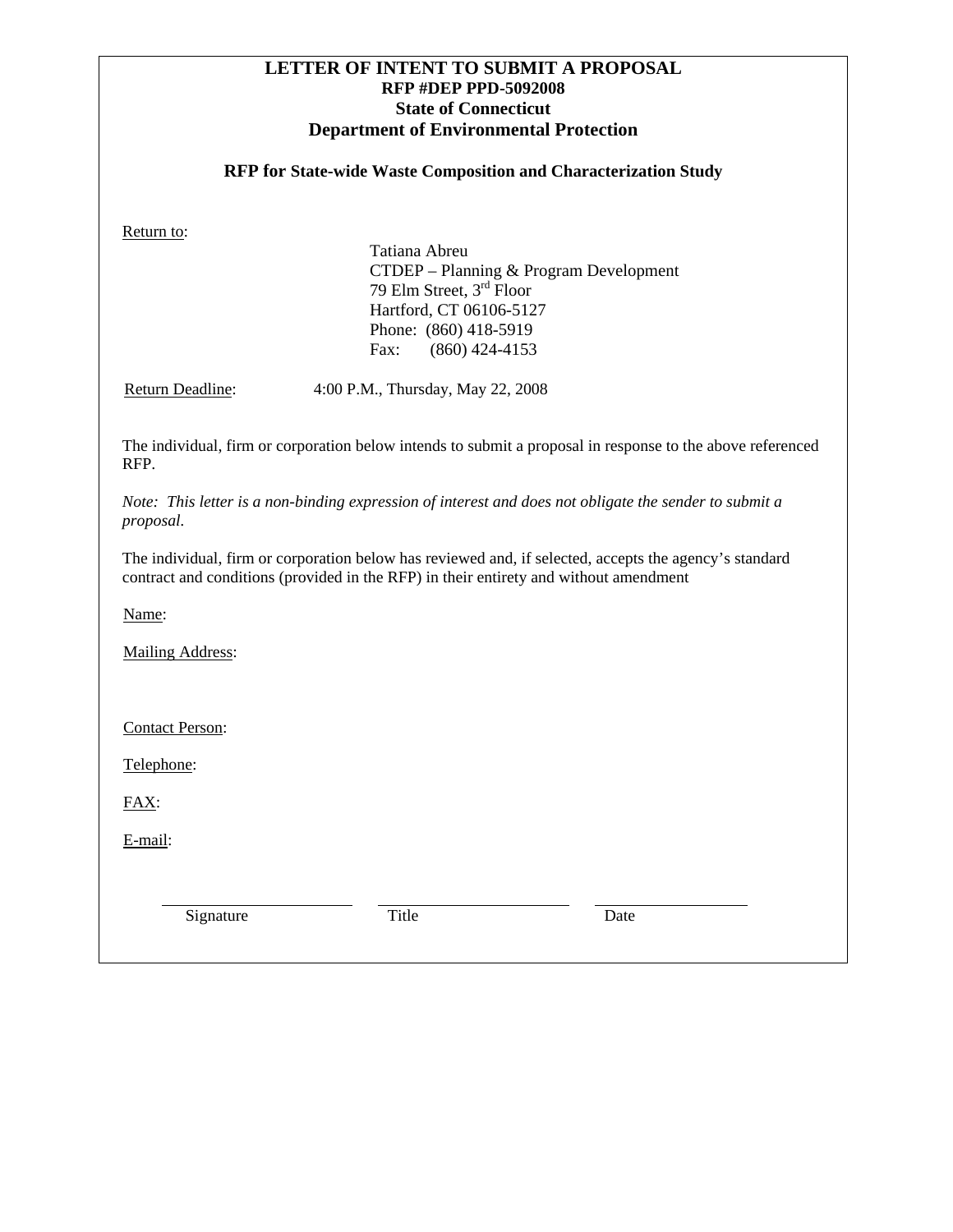<span id="page-22-0"></span>

| Rev. 8/1/2007(DEP Electronic Format)                     | PERSONAL SERVICE AGREEMENT / GRANT / CONTRACT                                                                                                                                                                                                                                                                                                                                                                                                                                                                                                                                                                                                                |                                                                                              |                          |                         | <b>Sample Contract Standard Terms and Conditions</b><br>Enter the Program Name or delete text here<br>(Enter Title of the Agreement) |             |                  |                        |                                 | STATE OF CONNECTICUT<br>DEPARTMENT OF ENVIRONMENTAL PROTECTION<br>CHECK ONE:<br>GRANT<br>PERSONAL SERVICE AGREEMENT                                                                                                                                    |                 |
|----------------------------------------------------------|--------------------------------------------------------------------------------------------------------------------------------------------------------------------------------------------------------------------------------------------------------------------------------------------------------------------------------------------------------------------------------------------------------------------------------------------------------------------------------------------------------------------------------------------------------------------------------------------------------------------------------------------------------------|----------------------------------------------------------------------------------------------|--------------------------|-------------------------|--------------------------------------------------------------------------------------------------------------------------------------|-------------|------------------|------------------------|---------------------------------|--------------------------------------------------------------------------------------------------------------------------------------------------------------------------------------------------------------------------------------------------------|-----------------|
|                                                          | 1. THE DEPT. OF ENVIRONMENTAL PROTECTION AND THE CONTRACTOR AS LISTED BELOW HEREBY ENTER INTO<br>AN AGREEMENT SUBJECT TO THE TERMS AND CONDITIONS STATED HEREIN AND/OR ATTACHED HERETO AND<br>SUBJECT TO THE PROVISIONS OF SECTION 4-98 OF THE CONNECTICUT GENERAL STATUTES AS APPLICABLE.                                                                                                                                                                                                                                                                                                                                                                   |                                                                                              |                          |                         |                                                                                                                                      |             | (1)              | ORIGINAL               |                                 | (2) IDENTIFICATION #s.<br>P.S.                                                                                                                                                                                                                         |                 |
| REVERSE SIDE OF THIS SHEET.                              | 2. ACCEPTANCE OF THIS CONTRACT IMPLIES CONFORMANCE WITH TERMS AND CONDITIONS STATED ON THE                                                                                                                                                                                                                                                                                                                                                                                                                                                                                                                                                                   |                                                                                              |                          |                         |                                                                                                                                      |             |                  | AMENDMENT              |                                 | P.O.                                                                                                                                                                                                                                                   |                 |
|                                                          |                                                                                                                                                                                                                                                                                                                                                                                                                                                                                                                                                                                                                                                              | (3) CONTRACTOR NAME<br>(4)                                                                   |                          |                         |                                                                                                                                      |             |                  |                        |                                 | ARE YOU PRESENTLY A STATE<br>$\exists$ yes $\boxtimes$                                                                                                                                                                                                 |                 |
| CONTRACTOR                                               | EMPLOYEE?<br>CONTRACTOR ADDRESS<br><b>CONTRACTOR FEIN/SSN</b>                                                                                                                                                                                                                                                                                                                                                                                                                                                                                                                                                                                                |                                                                                              |                          |                         |                                                                                                                                      |             |                  |                        |                                 |                                                                                                                                                                                                                                                        |                 |
| <b>STATE</b><br><b>AGENCY</b>                            | (5) AGENCY NAME AND ADDRESS                                                                                                                                                                                                                                                                                                                                                                                                                                                                                                                                                                                                                                  |                                                                                              |                          |                         |                                                                                                                                      |             |                  |                        |                                 |                                                                                                                                                                                                                                                        | (6) Dept No.    |
| CONTRACT<br><b>PERIOD</b>                                | (7) DATE (FROM)                                                                                                                                                                                                                                                                                                                                                                                                                                                                                                                                                                                                                                              |                                                                                              | THROUGH (TO)             |                         | (8) INDICATE                                                                                                                         |             | MASTER AGREEMENT |                        | CONTRACT AWARD NO.              | $\boxtimes$ neither                                                                                                                                                                                                                                    |                 |
| <b>COMPLETE</b>                                          |                                                                                                                                                                                                                                                                                                                                                                                                                                                                                                                                                                                                                                                              | Appendix A consists of ___ pages numbered A-1 through A-___ inclusive.                       |                          |                         |                                                                                                                                      |             |                  |                        |                                 | 1. Performance: Do, conduct, perform or cause to be performed in a satisfactory and proper manner as determined by the<br>Commissioner of Environmental Protection, all work described in Appendix A, which is attached hereto and made a part hereof. |                 |
| <b>DESCRIPTION</b><br>OF SERVICE                         |                                                                                                                                                                                                                                                                                                                                                                                                                                                                                                                                                                                                                                                              |                                                                                              |                          |                         | Continued on Page 3 of 4, which is attached hereto and made a part hereof.<br>(Page 2 of 4 is the reverse side of this sheet)        | Page 1 of 4 |                  |                        |                                 |                                                                                                                                                                                                                                                        |                 |
| <b>COST AND</b><br><b>SCHEDULE OF</b><br><b>PAYMENTS</b> | (10) PAYMENT TO BE MADE UNDER THE FOLLOWING SCHEDULE UPON RECEIPT OF PROPERLY EXECUTED AND APPROVED INVOICES.                                                                                                                                                                                                                                                                                                                                                                                                                                                                                                                                                | page(s) numbered B-1 through B-__).<br>Total Payments Not to Exceed the Maximum Amount of \$ |                          |                         |                                                                                                                                      |             |                  |                        |                                 | Cost and Schedule of Payments is attached hereto as Appendix B, and made a part hereof. (Appendix B consists of ___                                                                                                                                    |                 |
| (11) COMMITTED AMOUNT                                    |                                                                                                                                                                                                                                                                                                                                                                                                                                                                                                                                                                                                                                                              |                                                                                              |                          |                         | (12) OBLIGATED AMOUNT                                                                                                                |             |                  |                        |                                 |                                                                                                                                                                                                                                                        |                 |
| (13)<br>Amount                                           | (14)<br>(15)<br>Dept                                                                                                                                                                                                                                                                                                                                                                                                                                                                                                                                                                                                                                         | (16)<br><b>SID</b><br>Fund                                                                   | (17)<br>Program          | (18)                    | Project                                                                                                                              | (19)        | Activity         | (20)<br><b>Bud Ref</b> | (21)<br>Agency CF 1             | (22)<br>Agency CF 2                                                                                                                                                                                                                                    | (23)<br>Account |
|                                                          |                                                                                                                                                                                                                                                                                                                                                                                                                                                                                                                                                                                                                                                              |                                                                                              |                          |                         |                                                                                                                                      |             |                  |                        |                                 |                                                                                                                                                                                                                                                        |                 |
|                                                          |                                                                                                                                                                                                                                                                                                                                                                                                                                                                                                                                                                                                                                                              |                                                                                              |                          |                         |                                                                                                                                      |             |                  |                        |                                 |                                                                                                                                                                                                                                                        |                 |
|                                                          | An individual entering into a Personal Service Agreement with the State of Connecticut is contracting under a "work-for-hire" arrangement. As such, the individual is an independent contractor,<br>and does not satisfy the characteristics of an employee under the common law rules for determining the employer/employee relationship of Internal Revenue Code section 3121(d). Individuals<br>performing services as independent contractors are not employees of the State of Connecticut and are responsible themselves for payment of all State and local income taxes, federal income<br>taxes and Federal Insurance Contribution Act (FICA) taxes. |                                                                                              |                          |                         |                                                                                                                                      |             |                  |                        |                                 |                                                                                                                                                                                                                                                        |                 |
|                                                          | <b>ACCEPTANCES AND APPROVALS</b>                                                                                                                                                                                                                                                                                                                                                                                                                                                                                                                                                                                                                             |                                                                                              | (24) STATUTORY AUTHORITY |                         |                                                                                                                                      |             |                  |                        | CGS Sec. 22a-6(a)(2) as amended |                                                                                                                                                                                                                                                        |                 |
|                                                          | (25) CONTRACTOR (OWNER OR AUTHORIZED SIGNATURE)                                                                                                                                                                                                                                                                                                                                                                                                                                                                                                                                                                                                              |                                                                                              | <b>TITLE</b>             |                         |                                                                                                                                      |             |                  |                        | DATE                            |                                                                                                                                                                                                                                                        |                 |
|                                                          | (26) AGENCY (AUTHORIZED OFFICIAL)                                                                                                                                                                                                                                                                                                                                                                                                                                                                                                                                                                                                                            |                                                                                              | <b>TITLE</b>             |                         |                                                                                                                                      |             |                  |                        | DATE                            |                                                                                                                                                                                                                                                        |                 |
|                                                          | (27) ATTORNEY GENERAL (APPROVED AS TO FORM)                                                                                                                                                                                                                                                                                                                                                                                                                                                                                                                                                                                                                  |                                                                                              |                          |                         |                                                                                                                                      |             |                  |                        | DATE                            |                                                                                                                                                                                                                                                        |                 |
| DISTRIBUTION:                                            | CONTRACTOR                                                                                                                                                                                                                                                                                                                                                                                                                                                                                                                                                                                                                                                   | <b>AGENCY</b>                                                                                |                          | <b>FUNDS AVAILABLE:</b> |                                                                                                                                      |             |                  |                        |                                 | DATE: and the state of the state of the state of the state of the state of the state of the state of the state of the state of the state of the state of the state of the state of the state of the state of the state of the                          |                 |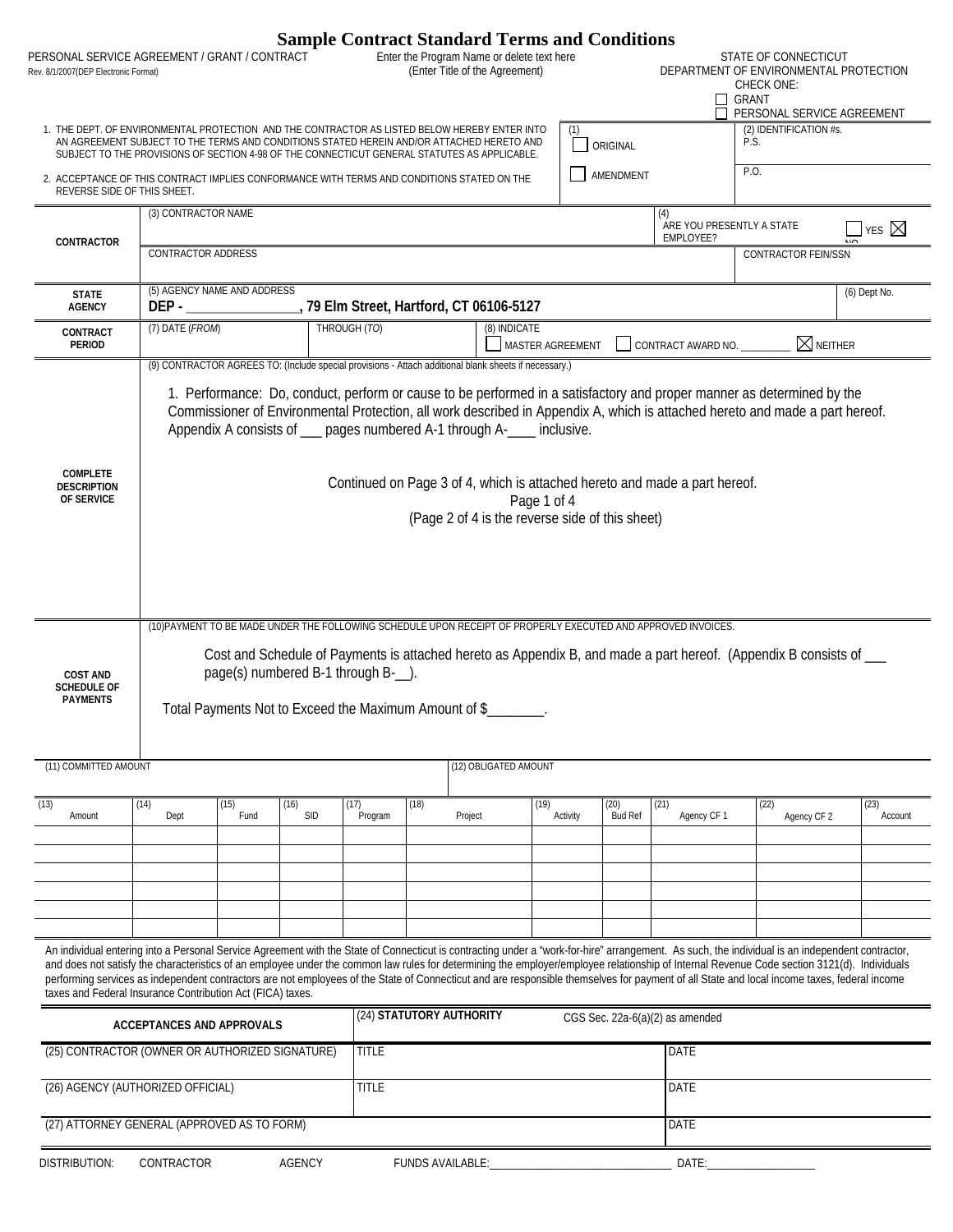### EXECUTIVE ORDERS

#### TERMS / CONDITIONS

The Contract is subject to the provisions of Executive Order No. Three of Governor Thomas J. Meskill, promulgated June 16, 1971, concerning labor employment practices, Executive Order No. Seventeen of Governor Thomas J. Meskill, promulgated February 15, 1973, concerning the listing of employment openings and Executive Order No. Sixteen of Governor John G. Rowland promulgated August 4, 1999, concerning violence in the workplace, all of which are incorporated into and are made a part of the Contract as if they had been fully set forth in it. At the Contractor's request, the Client Agency shall provide a copy of these orders to the Contractor. The Contract may also be subject to Executive Order No. 7C of Governor M. Jodi Rell, promulgated July 13, 2006, concerning contracting reforms and Executive Order No. 14 of Governor M. Jodi Rell, promulgated April 17, 2006, concerning procurement of cleaning products and services, in accordance with their respective terms and conditions.

### NON-DISCRIMINATION

The following subsections are set forth here as required by section 4a-60 of the Connecticut General Statutes as amended by PA 07-142:

(a) Every contract to which the state or any political subdivision of the state other than a municipality is a party shall contain the following provisions: (1) The contractor agrees and warrants that in the performance of the contract such contractor will not discriminate or permit discrimination against any person or group of persons on the grounds of race, color, religious creed, age, marital status, national origin, ancestry, sex, mental retardation or physical disability, including, but not limited to, blindness, unless it is shown by such contractor that such disability prevents performance of the work involved, in any manner prohibited by the laws of the United States or of the state of Connecticut. The contractor further agrees to take affirmative action to insure that applicants with job-related qualifications are employed and that employees are treated when employed without regard to their race, color, religious creed, age, marital status, national origin, ancestry, sex, mental retardation, or physical disability, including, but not limited to, blindness, unless it is shown by such contractor that such disability prevents performance of the work involved; (2) the contractor agrees, in all solicitations or advertisements for employees placed by or on behalf of the contractor, to state that it is an "affirmative action-equal opportunity employer" in accordance with regulations adopted by the commission; (3) the contractor agrees to provide each labor union or representative of workers with which such contractor has a collective bargaining agreement or other contract or understanding and each vendor with which such contractor has a contract or understanding, a notice to be provided by the commission advising the labor union or workers' representative of the contractor's commitments under this section, and to post copies of the notice in conspicuous places available to employees and applicants for employment; (4) the contractor agrees to comply with each provision of this section and sections 46a-68e and 46a-68f and with each regulation or relevant order issued by said commission pursuant to sections 46a-56, as amended by this act, 46a-68e and 46a-68f; (5) the contractor agrees to provide the Commission on Human Rights and Opportunities with such information requested by the commission, and permit access to pertinent books, records and accounts, concerning the employment practices and procedures of the contractor as relate to the provisions of this section and section 46a-56, as amended by this act. If the contract is a public works contract, the contractor agrees and warrants that he will make good faith efforts to employ minority business enterprises as subcontractors and suppliers of materials on such public works project. Prior to entering into the contract, the contractor shall provide the state or such political subdivision of the state with documentation in the form of a company or corporate policy adopted by resolution of the board of directors, shareholders, managers, members or other governing body of such contractor to support the nondiscrimination agreement and warranty under subdivision (1) of this subsection. For the purposes of this section, "contract" includes any extension or modification of the contract, and "contractor" includes any successors or assigns of the contractor.

(b) For the purposes of this section, "minority business enterprise" means any small contractor or supplier of materials fifty-one per cent or more of the capital stock, if any, or assets of which is owned by a person or persons: (1) Who are active in the daily affairs of the enterprise, (2) who have the power to direct the management and policies of the enterprise and (3) who are members of a minority, as such term is defined in subsection (a) of section 32-9n; and "good faith" means that degree of diligence which a reasonable person would exercise in the performance of legal duties and obligations. "Good faith efforts" shall include, but not be limited to, those reasonable initial efforts necessary to comply with statutory or regulatory requirements and additional or substituted efforts when it is determined that such initial efforts will not be sufficient to comply with such requirements.

(c) Determination of the contractor's good faith efforts shall include but shall not be limited to the following factors: The contractor's employment and subcontracting policies, patterns and practices; affirmative advertising, recruitment and training; technical assistance activities and such other reasonable activities or efforts as the commission may prescribe that are designed to ensure the participation of minority business enterprises in public works projects.

(d) The contractor shall develop and maintain adequate documentation, in a manner prescribed by the commission, of its good faith efforts.

(e) The contractor shall include the provisions of subsection (a) of this section in every subcontract or purchase order entered into in order to fulfill any obligation of a contract with the state and such provisions shall be binding on a subcontractor, vendor or manufacturer unless exempted by regulations or orders of the commission. The contractor shall take such action with respect to any such subcontract or purchase order as the commission may direct as a means of enforcing such provisions including sanctions for noncompliance in accordance with section 46a-56; provided, if such contractor becomes involved in, or is threatened with, litigation with a subcontractor or vendor as a result of such direction by the commission, the contractor may request the state of Connecticut to enter into any such litigation or negotiation prior thereto to protect the interests of the state and the state may so enter.

### The following subsections are set forth here as required by section 4a-60a of the Connecticut General Statutes as amended by PA 07-142:

(a) Every contract to which the state or any political subdivision of the state other than a municipality is a party shall contain the following provisions: (1) The contractor agrees and warrants that in the performance of the contract such contractor will not discriminate or permit discrimination against any person or group of persons on the grounds of sexual orientation, in any manner prohibited by the laws of the United States or of the state of Connecticut, and that employees are treated when employed without regard to their sexual orientation; (2) the contractor agrees to provide each labor union or representative of workers with which such contractor has a collective bargaining agreement or other contract or understanding and each vendor with which such contractor has a contract or understanding, a notice to be provided by the Commission on Human Rights and Opportunities advising the labor union or workers' representative of the contractor's commitments under this section, and to post copies of the notice in conspicuous places available to employees and applicants for employment; (3) the contractor agrees to comply with each provision of this section and with each regulation or relevant order issued by said commission pursuant to section 46a-56, as amended by this act; (4) the contractor agrees to provide the Commission on Human Rights and Opportunities with such information requested by the commission, and permit access to pertinent books, records and accounts, concerning the employment practices and procedures of the contractor which relate to the provisions of this section and section 46a-56, as amended by this act. Prior to entering into the contract, the contractor shall provide the state or such political subdivision of the state with documentation in the form of a company or corporate policy adopted by resolution of the board of directors, shareholders, managers, members or other governing body of such contractor to support the nondiscrimination agreement and warranty under subdivision (1) of this subsection. For the purposes of this section, "contract" includes any extension or modification of the contract, and "contractor" includes any successors or assigns of the contractor.

(b) The contractor shall include the provisions of subsection (a) of this section in every subcontract or purchase order entered into in order to fulfill any obligation of a contract with the state and such provisions shall be binding on a subcontractor, vendor or manufacturer unless exempted by regulations or orders of the commission. The contractor shall take such action with respect to any such subcontract or purchase order as the commission may direct as a means of enforcing such provisions including sanctions for noncompliance in accordance with section 46a-56; provided, if such contractor becomes involved in, or is threatened with, litigation with a subcontractor or vendor as a result of such direction by the commission, the contractor may request the state of Connecticut to enter into any such litigation or negotiation prior thereto to protect the interests of the state and the state may so enter.

### INDEMNIFICATION

(a) The Contractor shall indemnify, defend and hold harmless the State and its officers, representatives, agents, servants, employees, successors and assigns from and against any and all (1) Claims arising, directly or indirectly, in connection with the Contract, including the acts of commission or omission (collectively, the "Acts") of the Contractor or Contractor Parties; and (2) liabilities, damages, losses, costs and expenses, including but not limited to, attorneys' and other professionals' fees, arising, directly or indirectly, in connection with Claims, Acts or the Contract. The Contractor shall use counsel reasonably acceptable to the State in carrying out its obligations under this section. The Contractor's obligations under this section to indemnify, defend and hold harmless against Claims includes Claims concerning confidentiality of any part of or all of the Bid or any Records, any intellectual property rights, other proprietary rights of any person or entity, copyrighted or uncopyrighted compositions, secret processes, patented or unpatented inventions, articles or appliances furnished or used in the Performance of the Contract.

(b) The Contractor shall reimburse the State for any and all damages to the real or personal property of the State caused by the Acts of the Contractor or any Contractor Parties. The State shall give the Contractor reasonable notice of any such Claims.

(c) The Contractor's duties under this section shall remain fully in effect and binding in accordance with the terms and conditions of the Contract, without being lessened or compromised in any way, even where the Contractor is alleged or is found to have merely contributed in part to the Acts giving rise to the Claims and/or where the State is alleged or is found to have contributed to the Acts giving rise to the Claims.

(d) The Contractor shall carry and maintain at all times during the term of the Contract, and during the time that any provisions survive the term of the Contract, sufficient general liability insurance to satisfy its obligations under this Contract. The Contractor shall name the State as an additional insured on the policy and shall provide a copy of the policy to the Agency prior to the effective date of the Contract. The Contractor shall not begin Performance until the delivery of the policy to the Agency.

(e) The rights provided in this section for the benefit of the State shall encompass the recovery of attorneys' and other professionals' fees expended in pursuing a Claim against a third party. (f) This section shall survive the Termination, Cancellation or Expiration of the Contract, and shall not be limited by reason of any insurance coverage.

### STATE LIABILITY

The State of Connecticut shall assume no liability for payment for services under the terms of this agreement until the contractor is notified that this agreement has been accepted by the contracting agency and, if applicable, approved by the Office of Policy and Management (OPM) or the Department of Administrative Services (DAS) and by the Attorney General of the State of Connecticut.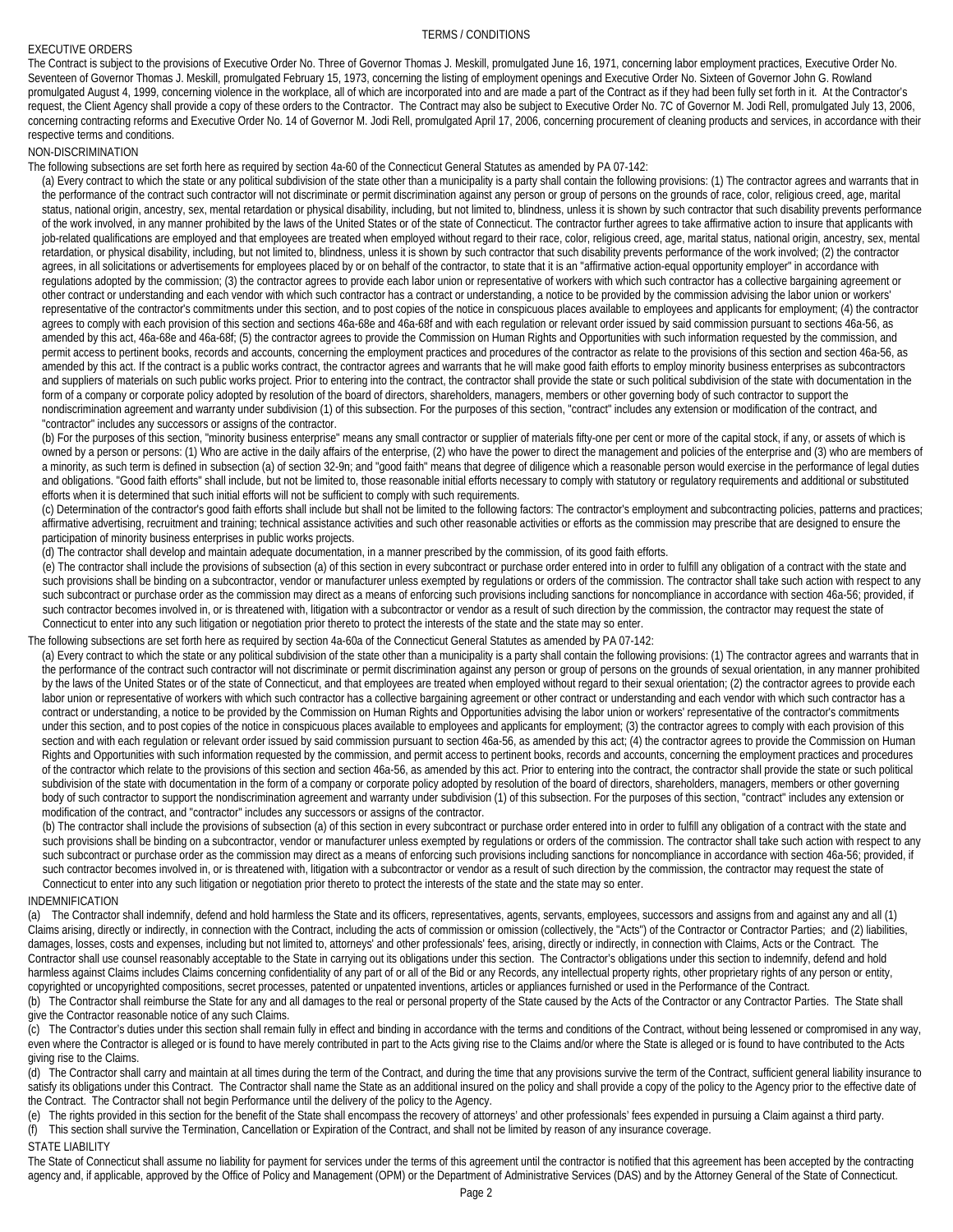### STANDARD TERMS AND CONDITIONS

- 1. Commissioner. For the purposes of this contract, "Commissioner" means the Commissioner of Environmental Protection or the Commissioner's designated agent. All correspondence submitted in accordance with this contract shall be submitted to: \_\_\_\_\_\_\_\_\_\_\_\_\_\_\_\_\_\_\_\_\_\_\_, Department of Environmental Protection - \_\_\_\_\_\_\_\_\_\_\_\_\_\_\_, 79 Elm Street, Hartford, CT 06106-5127.
- 2. Acknowledgment. The Contractor shall provide credit to the \_\_\_\_\_\_\_\_\_\_\_\_\_\_\_\_\_\_\_\_\_\_\_\_\_ for its contribution to the project.
- 3. Distribution of Materials. The Contractor shall obtain written approval from the Commissioner prior to the distribution or publication of any materials prepared under the terms of this contract. Such approval shall not be unreasonably withheld.
- 4. Change in Principal Project Staff.

 Any changes in the principal project staff must be requested in writing and approved in writing by the Commissioner or the Commissioner's authorized representative at their sole discretion. In the event of any unapproved change in principal project staff, the Commissioner may, in the Commissioner's sole discretion, terminate or cancel this contract.

- 5. Recording and Documentation of Receipts and Expenditures. Accounting procedures must provide for accurate and timely recording of receipt of funds by source, expenditures made from such funds, and of unexpended balances. Controls must be established which are adequate to ensure that expenditures under this contract are for allowable purposes and that documentation is readily available to verify that such charges are accurate.
- 6. Assignability. The Contractor shall not assign any interest in this contract, and shall not transfer any interest in the same (whether by assignment or novation), without the prior written consent of the Commissioner thereto: provided, however, that claims for money due or to become due the Contractor from the Commissioner under this contract may be assigned to a bank, trust company, or other financial institution without such approval. Notice of any such assignment or transfer shall be furnished promptly to the Commissioner.
- 7. Third Party Participation. The Contractor may make sub-awards to conduct any of the tasks in the Scope of Work contained in Appendix A. The Contractor shall advise the Commissioner of the proposed sub-awardee and the amount allocated, at least two (2) weeks prior to the making of such awards. The Commissioner reserves the right to disapprove such awards if they appear to be inconsistent with the program activities to be conducted under this grant.
- 8. Procurement of Materials and Supplies. The Contractor may use its own procurement procedures which reflect applicable State and local law, rules and regulations provided that procurement of tangible personal property having a useful life of more than one year and an acquisition cost of one thousand dollars (\$1,000.00) or more per unit be approved by the Commissioner before acquisition.
- 9. Definition of "Execution." This contract shall be fully executed when it has been signed by authorized representatives of the parties, and if it is for an amount exceeding three thousand dollars (\$3,000.00), by the authorized representative of the state Attorney General's office.
- 10. State Audit (for grants only). The Grantee receiving federal funds must comply with the federal Single Audit Act of 1984, P.L. 98-502 and the Amendments of 1996, P.L. 104-156. The Grantee receiving state funds must comply with the Connecticut General Statutes Section 7- 396a and 396b, and the State Single Audit Act Sections 4-230 through 4-236 inclusive, and Regulations promulgated thereunder. The Grantee agrees that all fiscal records pertaining to the project shall be maintained for a period of not less than three (3) years from the date the project is completed. Such records will be made available to the state and/or federal auditors upon request.
- 11. Campaign Contributions. For all State contracts as defined in P.A. 07-1 having a value in a calendar year of \$50,000 or more or a combination or series of such agreements or contracts having a value of \$100,000 or more, the authorized signatory to this Agreement expressly acknowledges receipt of the State Elections Enforcement Commission's notice advising state contractors of state campaign contribution and solicitation prohibitions, and will inform its principals of the contents of the notice. See attached SEEC Form 11.
- 12. Sovereign Immunity: The parties acknowledge and agree that nothing in the Solicitation or the Contract shall be construed as a modification, compromise or waiver by the State of any rights or defenses of any immunities provided by Federal law or the laws of the State of Connecticut to the State or any of its officers and employees, which they may have had, now have or will have with respect to all matters arising out of the Contract. To the extent that this section conflicts with any other section, this section shall govern.
- 13. Cancellation/Termination: This contract shall remain in full force and effect for the entire term of the contract period stated unless cancelled by DEP giving the Contractor written notice of such intention at least 30 days in advance. DEP reserves the right to cancel the contract without prior notice when the funding for the contract is no longer available. Notwithstanding any provisions in this contract, DEP, through a duly authorized employee, may terminate the contract whenever the agency makes a written determination that such termination is in the best interests of the State. DEP shall notify the Contractor in writing of termination pursuant to this section, which notice shall specify the effective date of termination and the extent to which the Contractor must complete performance under the contract prior to such date. DEP has forty-five (45) days after the effective date of termination or cancellation to reimburse the Contractor for its performance rendered and accepted by the DEP , in addition to all actual and reasonable costs incurred in completing the portions of performance, which the contractor was required to complete, by the termination or cancellation notice. DEP reserves the right to recoup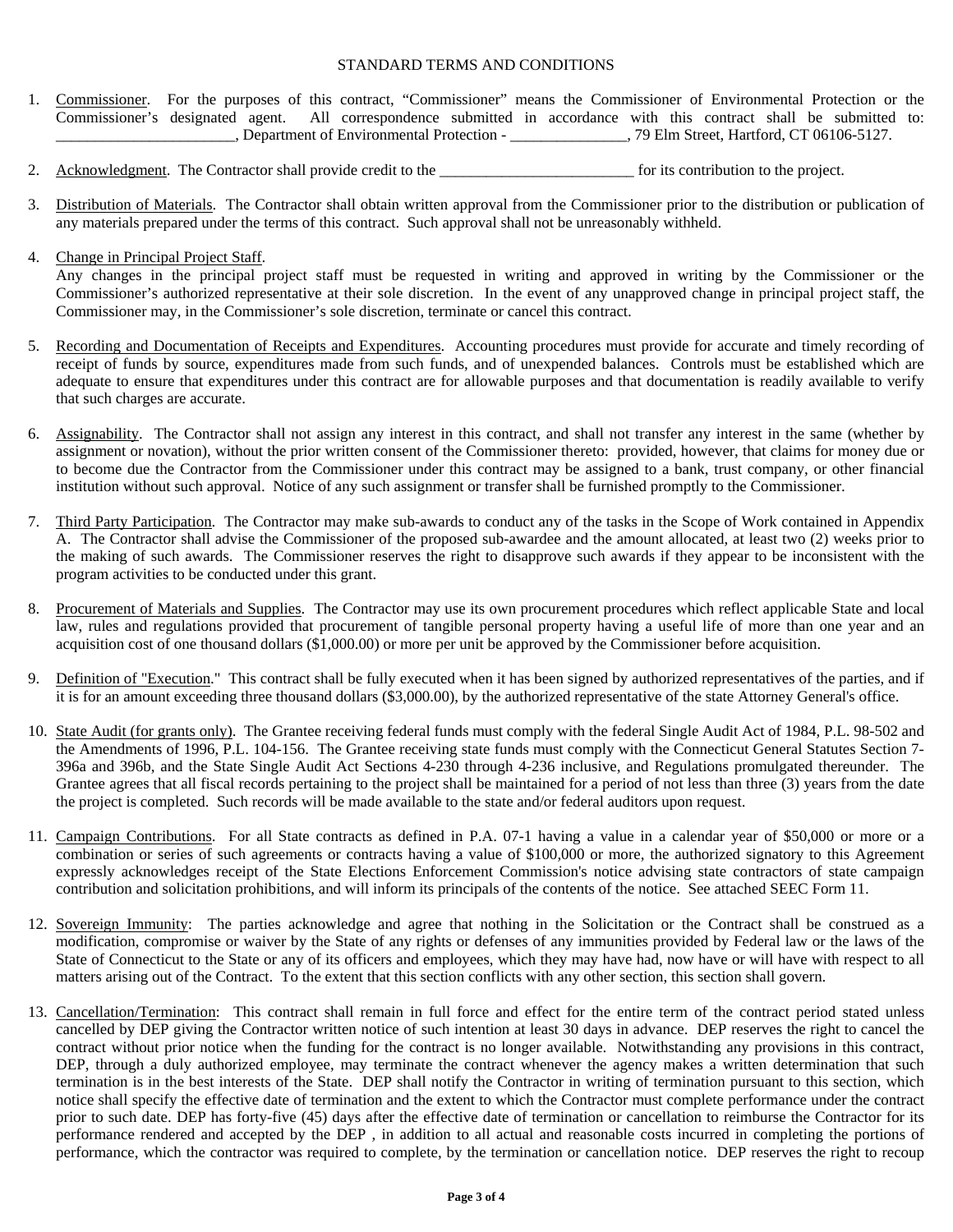any deposits, prior payment, advance payment or down-payment made if the contract is cancelled or terminated prior to performance being rendered for which said deposits or payments were made.

- 14. Severability. If any term or provision of the Contract or its application to any person, entity or circumstance shall, to any extent, be held to be invalid or unenforceable, the remainder of the Contract or the application of such term or provision shall not be affected as to persons, entities or circumstances other than those as to whom or to which it is held to be invalid or unenforceable. Each remaining term and provision of the Contract shall be valid and enforced to the fullest extent possible by law.
- 15. Forum and Choice of Law: The Contract shall be deemed to have been made in the City of Hartford, State of Connecticut. Both Parties agree that it is fair and reasonable for the validity and construction of the Contract to be, and it shall be, governed by the laws and court decisions of the State of Connecticut, without giving effect to its principles of conflicts of laws. To the extent that any immunities provided by federal law or the laws of the State of Connecticut do not bar an action against the State, and to the extent that these courts are courts of competent jurisdiction, for the purpose of venue, the complaint shall be made returnable to the Judicial District of Hartford only or shall be brought in the United States District Court for the District of Connecticut only, and shall not be transferred to any other court, provided, however, that nothing here constitutes a waiver or compromise of the sovereign immunity of the State of Connecticut. The Contractor waives any objection which it may now have or will have to the laying of venue of any Claims in any forum and further irrevocably submits to such jurisdiction in any suit, action or proceeding.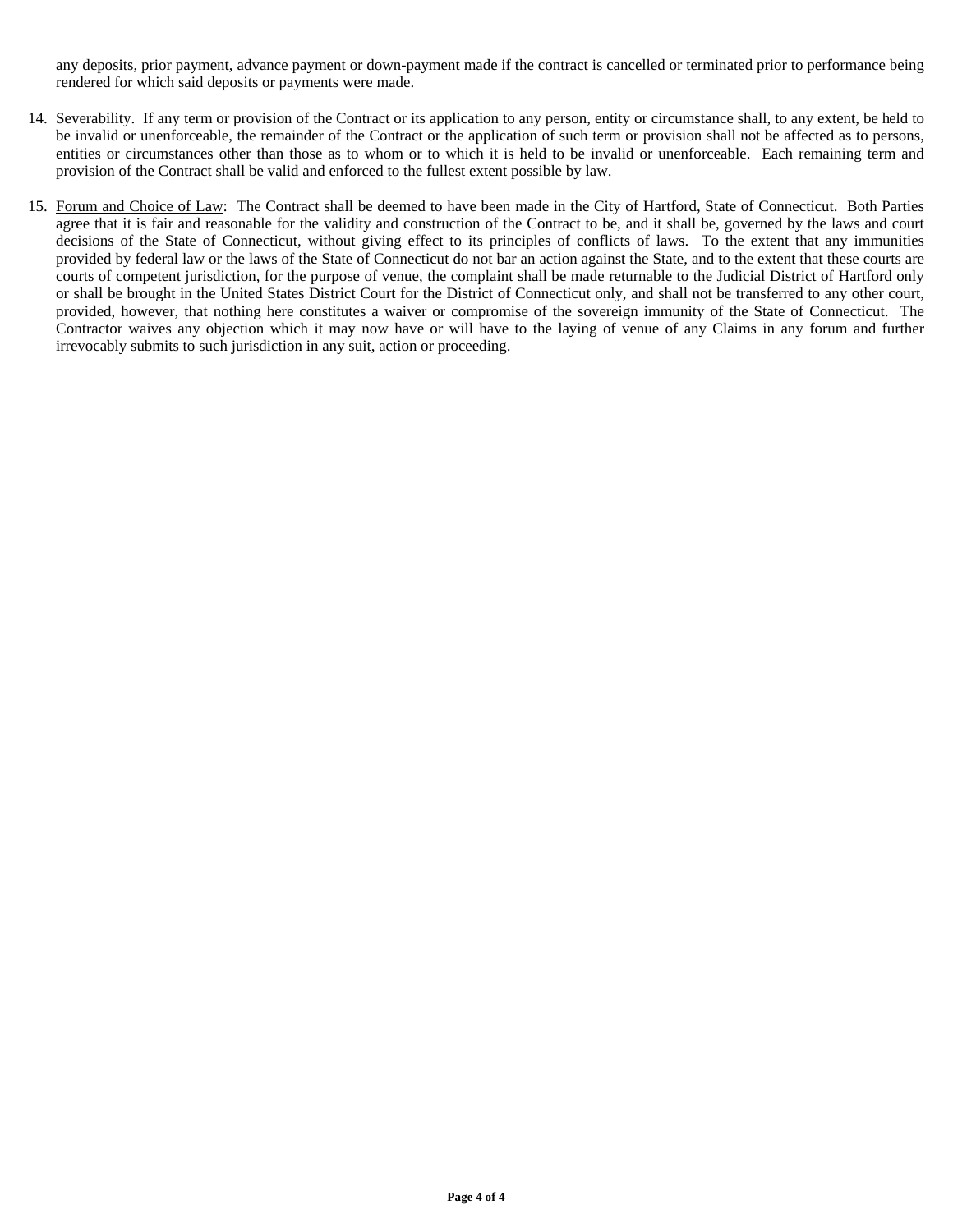# **APPENDIX A SCOPE OF WORK**

# **Purpose:** To . . .

**Description:** The Contractor/Grantee agrees to conduct a project entitled:

- **1. Insert Specific Paragraph Title(s)**: *[Insert paragraph(s) providing the following information: Who…is specifically doing the service? Include job titles of those involved and whether they are contractor staff, subcontractor or state agency staff. What…exactly is the contractor doing for the state? What steps are necessary and in what order? When…is each step to be conducted ? What are due dates for deliverables and any reports? Where…is the service to be provided ? dates, times, places? How…is each service to be provided? Include details as to how each step in the process is conducted. Take care to ensure that language is in contract format NOT proposal format (e.g. use Contractor shall vs. Contractor proposes to).]*
- **2. Budget**: *[Describe all applicable unit rates per hour, per day, per consultation, etc. and conditional terms such as credits or refunds or cancellation.] [If an itemized budget is required, include the following language.]* The contractor shall adhere to the budget which is included in this contract on page \_\_\_\_.
- **3. Acknowledgement of Funding:** Any publication or sign produced or distributed or any publicity conducted in association with this contract must provide credit to the \_\_\_\_\_\_\_\_\_\_\_\_\_\_ as follows: "Funding provided by the [*list grant program*] \_\_\_\_\_\_\_\_\_\_\_\_ administered by the Connecticut Department of Environmental Protection (DEP)."
- **4. Publication of Materials:** The Contractor must obtain written approval from DEP's prior to distribution or publication of any printed material prepared under the terms of this contract.
- **5. Submission of Materials:** For the purposes of this contract, all correspondence, summaries, reports, products and extension requests shall be submitted to:

Department of Environmental Protection Insert Division Name Insert Program Coordinator Title 79 Elm Street Hartford, CT 06106-5127

- **6. Project Summaries:** Following execution of this contract, the Contractor shall provide summaries of project status to the [*bureau/division/program coordinator*] once every [*six months*] during the time in which this contract is in effect. Such summaries shall include a brief description (1 or more pages) indicating the work completed to date and the anticipated project completion date if different from the current contract expiration date.
- **7. Extensions/Amendments:** Formal written amendment of the contract is required for extensions to the final date of the contract period and changes to terms and conditions specifically stated in the original contract and any prior amendments, including but not limited to: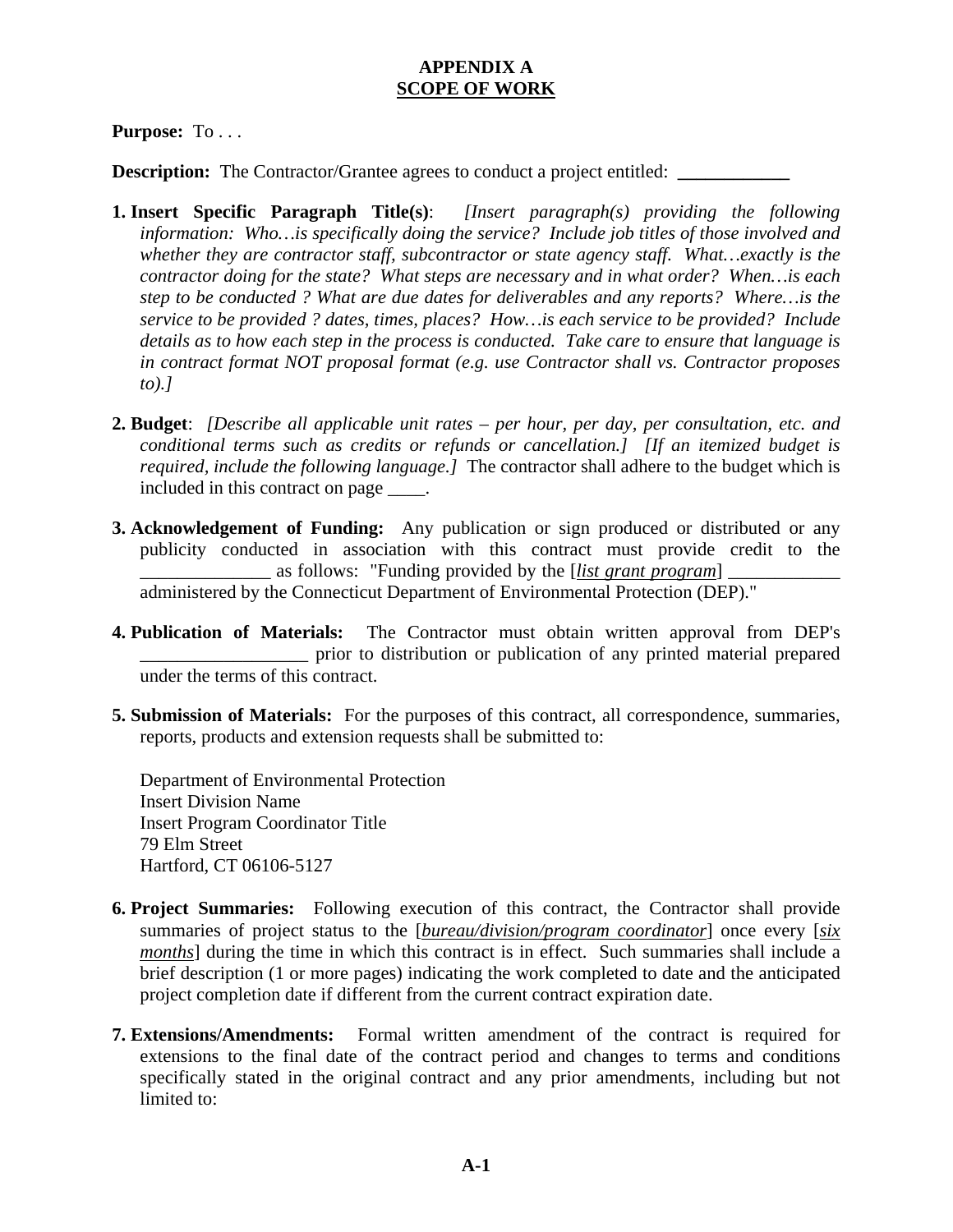- a. revisions to the maximum contract payment,
- b. the total unit cost of service,
- c. the contract's objectives, services, or plan,
- d. due dates for reports,
- e. completion of objectives or services, and
- f. any other contract revisions determined material by DEP.

If it is anticipated that the project can not be completed as scheduled, a no-cost extension must be requested in writing no later than 60 days prior to the expiration date of the contract. Said extension request shall include a description of what work has been completed to date, shall document the reason for the extension request, and shall include a revised work schedule and project completion date. If deemed acceptable, approval will be received in the form of a contract amendment.

- **8. Final Report:** Within 30 days of the expiration date of this contract, the Contractor shall submit to the \_\_\_\_\_\_\_\_\_\_\_\_\_\_\_, a Final Report including documentation, satisfactory to the Commissioner, demonstrating that all the elements of Appendix A have been met including, but not limited to, [*INSERT SPECIFIC LANGUAGE*].
- **9. Final Financial Report:** Within 30 days of the expiration date of this contract, the Contractor shall submit a Final Financial Report to the \_\_\_\_\_\_\_\_\_\_\_\_\_\_\_\_\_\_, with supporting documentation sufficient to demonstrate expenditures identified in the project proposal. Amounts spent on specific items such as [*DETAILS*] must be included. A sample format is attached as Appendix C.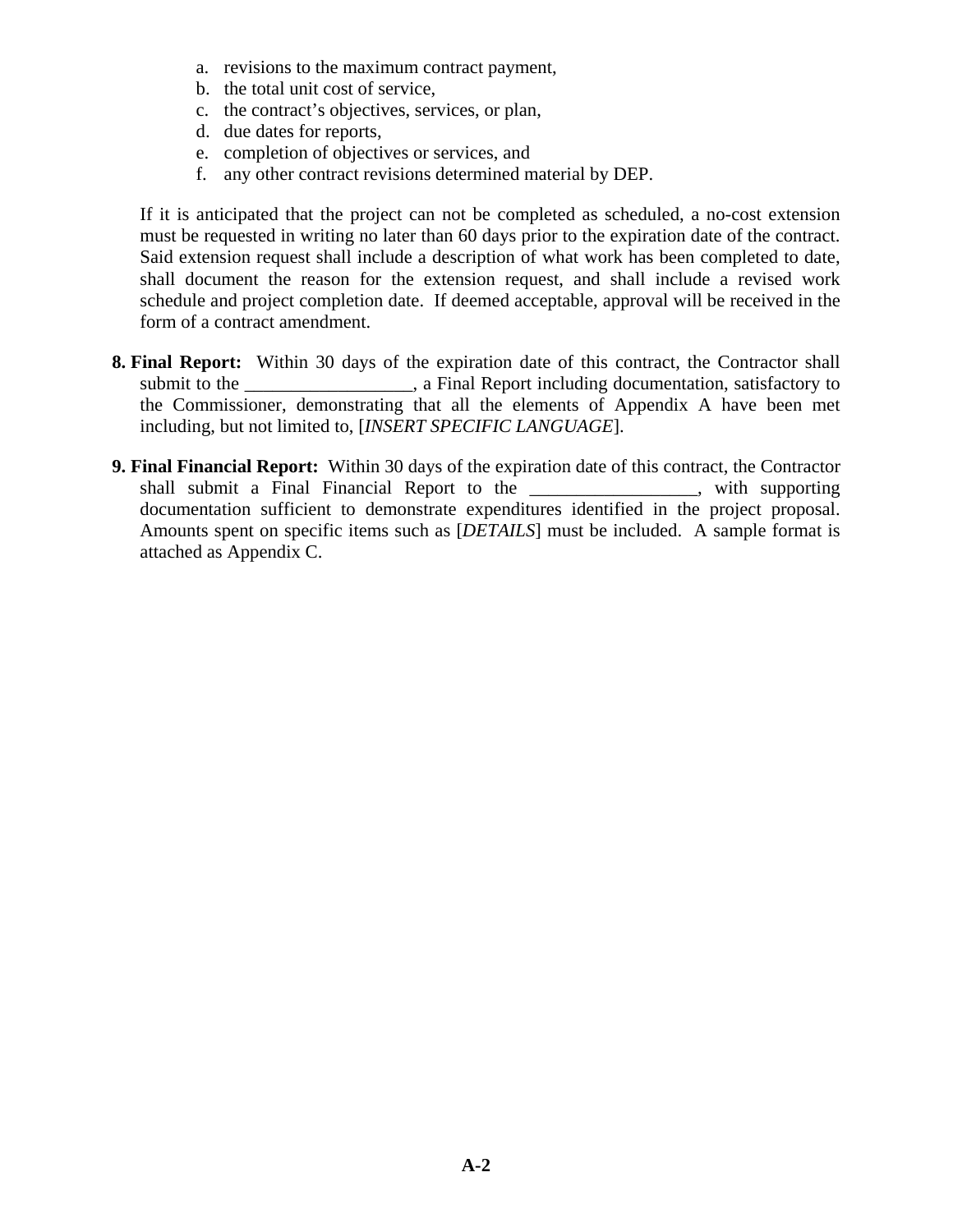# **APPENDIX B SCHEDULE OF PAYMENTS**

| The | maximum | amount  | payable    | under | this | contract | $\sim$ |
|-----|---------|---------|------------|-------|------|----------|--------|
|     |         | dollars | $\sqrt{2}$ |       |      |          |        |

The payments by the Commissioner shall allow for use of funds to meet allowable financial obligations incurred in conjunction with this project, prior to expiration of this contract, and shall be scheduled as follows provided that the total sum of all payments shall not exceed the maximum contract amount noted above.

- a. \_\_\_\_\_\_\_\_\_% of total amount (or \$\_\_\_\_\_\_\_\_\_) following execution of this contract; *[delete this section if no execution payment will be paid]*
- b. \_\_\_\_\_\_\_\_ following completion of \_\_\_\_\_\_\_\_\_. [*This may include several "phases or series of deliverables. Be specific.*]
- c. remainder following completion of project to the Commissioner's satisfaction, review and approval of a Final Report and associated documentation demonstrating that all the elements of Appendix A have been met. Payment shall be processed contingent upon receipt of detailed invoices with any required supportive documentation, subject to review and approval by DEP. Total sum of all payments shall not exceed total project costs.

Should total projects costs be less than the amount of payments made, any remaining funds must be refunded to the Connecticut Department of Environmental Protection through a check made payable to "\_\_\_\_\_\_\_\_\_\_\_\_\_\_" within 90 days of the contract expiration date.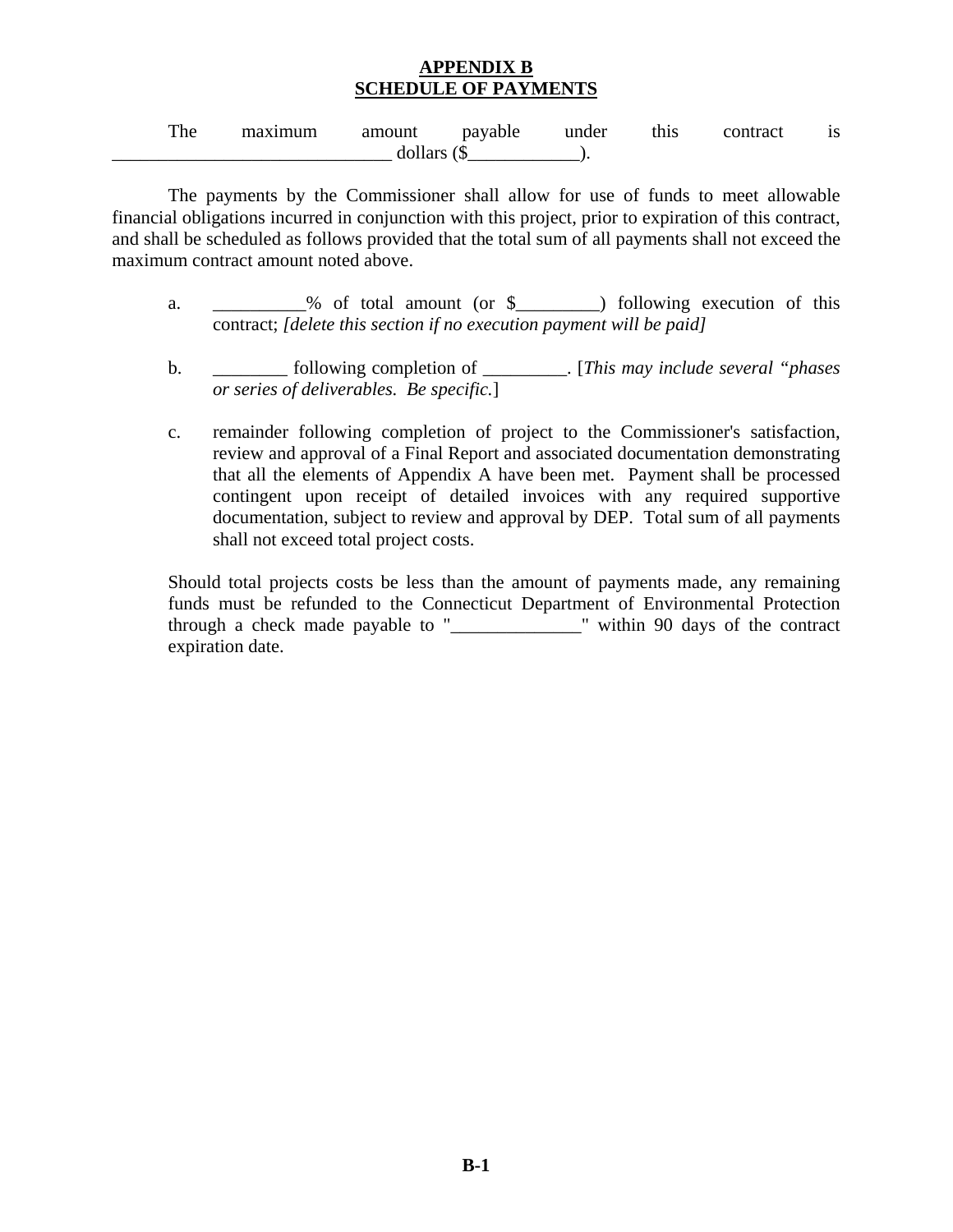# **APPENDIX C**

# **SAMPLE FINAL FINANCIAL REPORT**

**Contractor Name: \_\_\_\_\_\_\_\_\_\_\_\_\_\_\_\_\_\_\_\_\_\_\_\_\_\_\_\_\_\_\_\_\_\_\_** 

**PSA #: \_\_\_\_\_\_\_\_\_\_\_\_\_\_\_\_\_\_\_\_\_\_\_\_\_\_\_\_\_\_\_\_\_\_\_** 

| <b>DESCRIPTION</b>              | <b>Award Costs</b> | <b>Other</b><br>(Matching)<br><b>Costs</b><br>(if applicable) | <b>Total Costs</b> |
|---------------------------------|--------------------|---------------------------------------------------------------|--------------------|
| <b>Salaries</b>                 |                    |                                                               |                    |
|                                 |                    |                                                               |                    |
| <b>Travel</b>                   |                    |                                                               |                    |
| <b>Contractual</b> (specify)    |                    |                                                               |                    |
| Equipment                       |                    |                                                               |                    |
| <b>Printing</b>                 |                    |                                                               |                    |
| <b>Materials &amp; Supplies</b> |                    |                                                               |                    |
| Other (specify)                 |                    |                                                               |                    |
|                                 |                    |                                                               |                    |
| <b>Totals</b>                   |                    |                                                               |                    |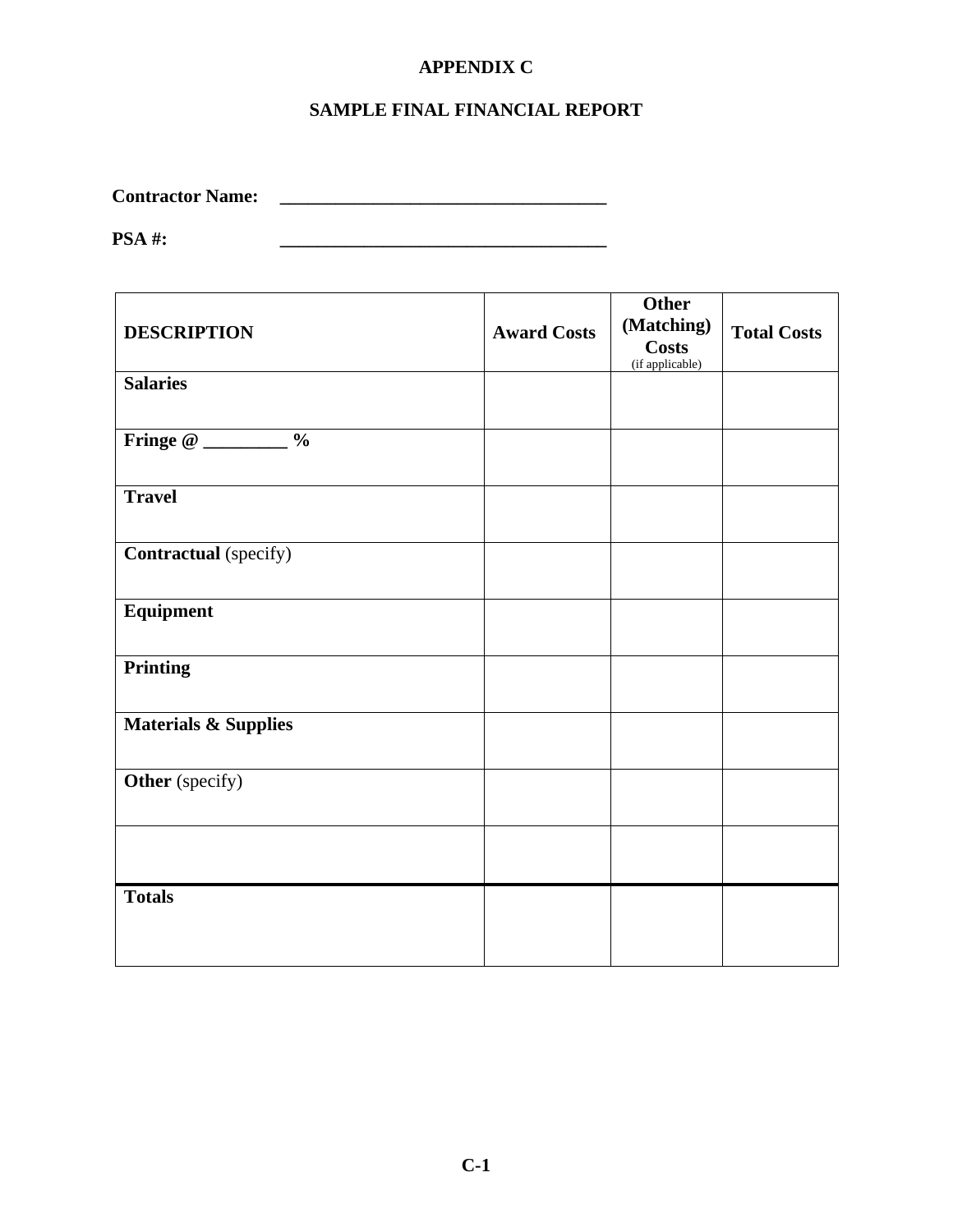### **SEEC FORM 11**

### NOTICE TO EXECUTIVE BRANCH STATE CONTRACTORS AND PROSPECTIVE STATE **CONTRACTORS OF CAMPAIGN CONTRIBUTION AND SOLICITATION BAN**

This notice is provided under the authority of Connecticut General Statutes 9-612(g)(2), as amended by P.A. 07-1, and is for the purpose of informing state contractors and prospective state contractors of the following law (italicized words are defined below):

### Campaign Contribution and Solicitation Ban

No *state contractor, prospective state contractor, principal of a state contractor or principal of a prospective state contractor*, with regard to a *state contract* or *state contract solicitation* with or from a state agency in the executive branch or a quasi-public agency or a holder, or principal of a holder of a valid prequalification certificate, shall make a contribution to, or *solicit* contributions on behalf of (i) an exploratory committee or candidate committee established by a candidate for nomination or election to the office of Governor, Lieutenant Governor, Attorney General, State Comptroller, Secretary of the State or State Treasurer, (ii) a political committee authorized to make contributions or expenditures to or for the benefit of such candidates, or (iii) a party committee; In addition, no holder or principal of a holder of a valid prequalification certificate, shall make a contribution to, or solicit contributions on behalf of (i) an exploratory committee or candidate committee established by a candidate for nomination or election to the office of State senator or State representative, (ii) a political committee authorized to make contributions or expenditures to or for the benefit of such candidates, or (iii) a party committee.

### Duty to Inform

State contractors and prospective state contractors are required to inform their principals of the above prohibitions, as applicable, and the possible penalties and other consequences of any violation thereof.

### Penalties for Violations

Contributions or solicitations of contributions made in violation of the above prohibitions may result in the following civil and criminal penalties:

Civil penalties--\$2000 or twice the amount of the prohibited contribution, whichever is greater, against a principal or a contractor. Any state contractor or prospective state contractor which fails to make reasonable efforts to comply with the provisions requiring notice to its principals of these prohibitions and the possible consequences of their violations may also be subject to civil penalties of \$2000 or twice the amount of the prohibited contributions made by their principals. Criminal penalties—Any knowing and willful violation of the prohibition is a Class D felony, which may subject the violator to imprisonment of not more than 5 years, or \$5000 in fines, or both.

### Contract Consequences

Contributions made or solicited in violation of the above prohibitions may result, in the case of a state contractor, in the contract being voided.

Contributions made or solicited in violation of the above prohibitions, in the case of a prospective state contractor, shall result in the contract described in the state contract solicitation not being awarded to the prospective state contractor, unless the State Elections Enforcement Commission determines that mitigating circumstances exist concerning such violation.

The State will not award any other state contract to anyone found in violation of the above prohibitions for a period of one year after the election for which such contribution is made or solicited, unless the State Elections Enforcement Commission determines that mitigating circumstances exist concerning such violation.

Additional information and the entire text of P.A 07-1 may be found on the website of the State Elections Enforcement Commission, www.ct.gov/seec. Click on the link to "State Contractor Contribution Ban."